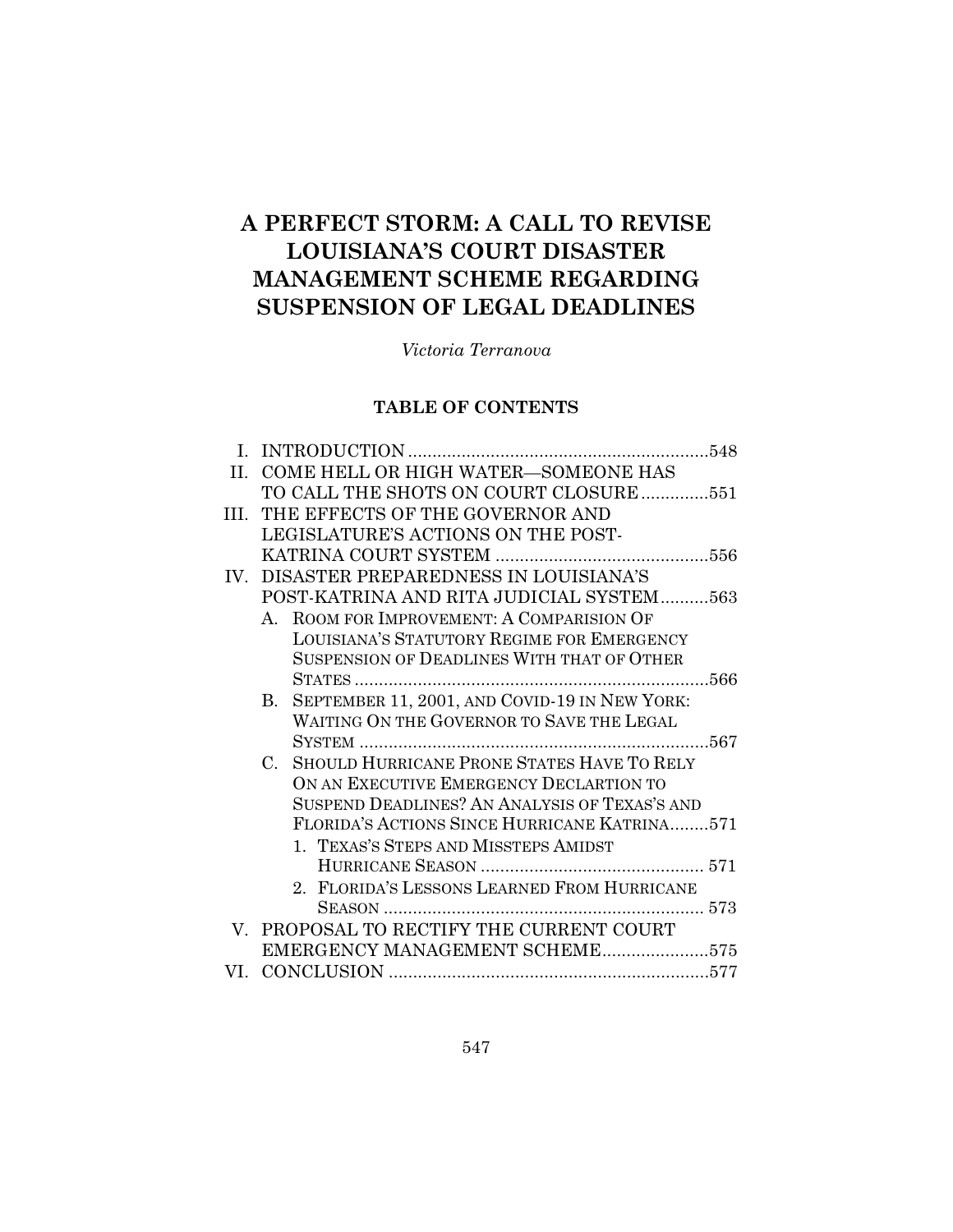## **I. INTRODUCTION**

Boldly and unequivocally, the Louisiana State Constitution provides: "All courts shall be open, and every person shall have an adequate remedy by due process of law and justice . . . for injury to him in his person, property, reputation, or other rights."1 Despite the state's conferral of this fundamental right, Louisiana's proclivity to natural disasters, in tandem with the statutory schemes set in place to address them, has historically shut its citizens out of the legal system during times of crisis. Notably, the same schemes that previously failed Louisianans remain in effect today, leaving the state's citizens vulnerable to yet another deprivation of their right to court access.<sup>2</sup>

There is no better example of the Louisiana court system's underlying vulnerabilities than the series of legal crises faced in the aftermath of Hurricane Katrina. On August 29, 2005, Hurricane Katrina made landfall in southeastern Louisiana and brought with it an unprecedented degree of force and devastation.3 At its peak, Hurricane Katrina created winds estimated at a high of 160 miles per hour, contributing to storm surge levels that topped and breached local levees, thus inundating New Orleans and surrounding areas with floodwater.<sup>4</sup> Catastrophic loss of life coupled with extreme financial loss placed Southeastern Louisiana in a de facto state of emergency.<sup>5</sup> The American Society of Civil Engineers noted that even if the levees had not been

rest of the nation and much of the world, faced court interruptions due to the rise of the novel Coronavirus (COVID-19) pandemic in 2020 and 2021. *See generally Coronavirus (COVID-19) Information and Resources*, LA. SUP. CT., https:/ /www.lasc.org/COVID19/ (setting forth a series of Louisiana Supreme Court orders and Information relating to Changes in Court Operations due to COVID-19).

3. THE AMERICAN SOC'Y OF CIV. ENG'RS HURRICANE KATRINA EXTERNAL REV. PANEL, THE NEW ORLEANS HURRICANE PROTECTION SYSTEM: WHAT WENT WRONG AND WHY 1 (2007), https://biotech.law.lsu.edu/katrina/reports/ERPreport.pdf.

<sup>1.</sup> LA. CONST. ANN. art. I, § 22.

<sup>2.</sup> The recent 2020 hurricane season saw a record total of sixty-one storms, including thirty named storms and thirty-one tropical or subtropical depressions, with twelve storms making landfall. Of these twelve storms, five made landfall in Louisiana. These numbers surpass the previous record for the highest number of depressions and storms in the year 2005, which included Hurricanes Katrina and Rita. Steven Cochran, *The 2020 hurricane season broke all the records. Is it a sign of what's to come?* ENVIRONMENTAL DEFENSE FUND (Dec. 3, 2020), https://www.edf.org /blog/2020/12/03/2020-hurricane-season-broke-all-records-it-sign-whats-come. In addition to the continued risk of natural disasters, the state of Louisiana, like the

<sup>4.</sup> *Id.* at 13-14.

<sup>5.</sup> *Id.* at 1.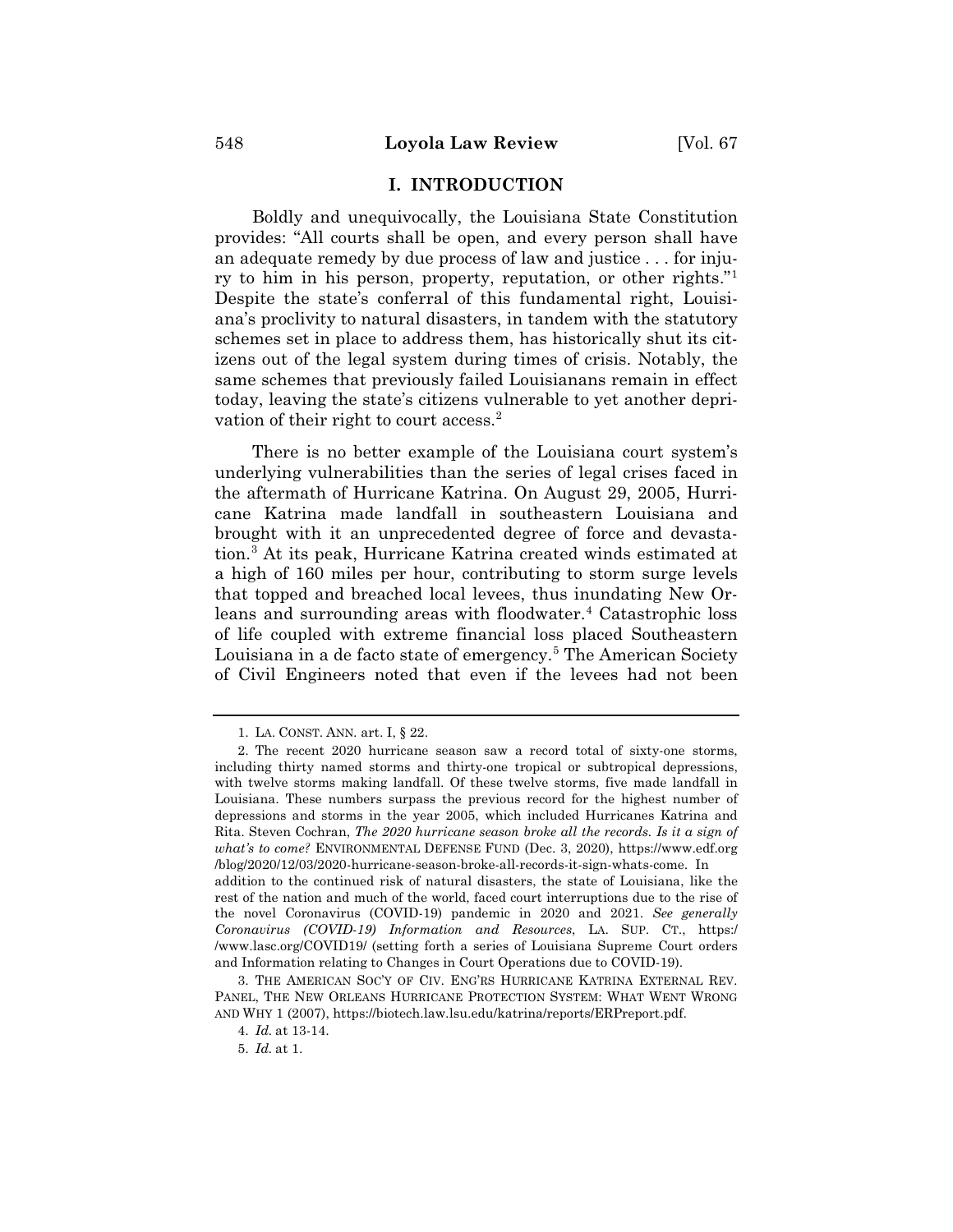breached, the sheer amount of rainfall and overtopping of local levees inevitably would have caused the "worst property loss ever experienced by New Orleanians."6

Although experts have carefully analyzed the devastation caused by Hurricane Katrina in terms of loss of life and property, the storm's impact on the legal system received significantly less attention. Hurricane Katrina deprived Louisianans of the right to access the court system both through physical and personal barriers. Following Hurricane Katrina's landfall, twenty Louisiana courthouses suffered some degree of damage or were deemed completely inoperable.7 The storm damaged court documents, physical evidence, court-related agencies, and more,<sup>8</sup> thus providing outwardly apparent documentation of impediments to court access.

Perhaps even more catastrophic to court operations, however, was the complete displacement of court officials and individuals with ongoing legal actions.9 The resulting "Katrina Diaspora," which involved the forceful displacement of over a million individuals from their homes, sent the legal system into disarray.10 Notably, this Hurricane "diaspora" affected many individuals charged with emergency management duties, including judges and other officials, who found themselves displaced indefinitely.<sup>11</sup> As court and government officials struggled to maintain continuity of operations, they faced the additional burden of the loss of

<sup>6.</sup> *Id.* at 39.

<sup>7.</sup> Greg C. Guidry, *The Louisiana Judiciary: In the Wake of Destruction*, 70 LA. L. REV. 1145, 1153 (2010).

<sup>8.</sup> *Id.* at 1153-54.

<sup>9</sup>*. Id.* at 1154.

<sup>10.</sup> Sandi McCarty-Brown & Susan L. Waysdorf*, Katrina Disaster Family Law: The Impact of Hurricane Katrina on Families and Family Law*, 42 IND. L.J. 721, 721 n.a2 (2009) ("[T]he Diaspora comprises the cities and regions across the nation to which several hundred thousand residents of New Orleans were evacuated, and where tens of thousands still remain in temporary or perhaps permanent displacement."); *see also id.* at 722, 728; The term Diaspora originates from the Biblical book of Deuteronomy to describe "the expulsion of the Jews from the land of Israel, voluntary migrations, and, to a lesser extent, religious conversions to Judaism in lands other than Israel." *Diaspora*, NEW WORLD ENCYCLOPEDIA, https:/ /www.newworldencyclopedia.org/entry/Diaspora. Over time, displaced cultural groups have applied the term "diaspora" to describe their forced removal from their homelands. *Id.*

<sup>11.</sup> Greg C. Guidry, *The Louisiana Judiciary: In the Wake of Destruction*, 70 LA. L. REV. 1145, 1154 (2010).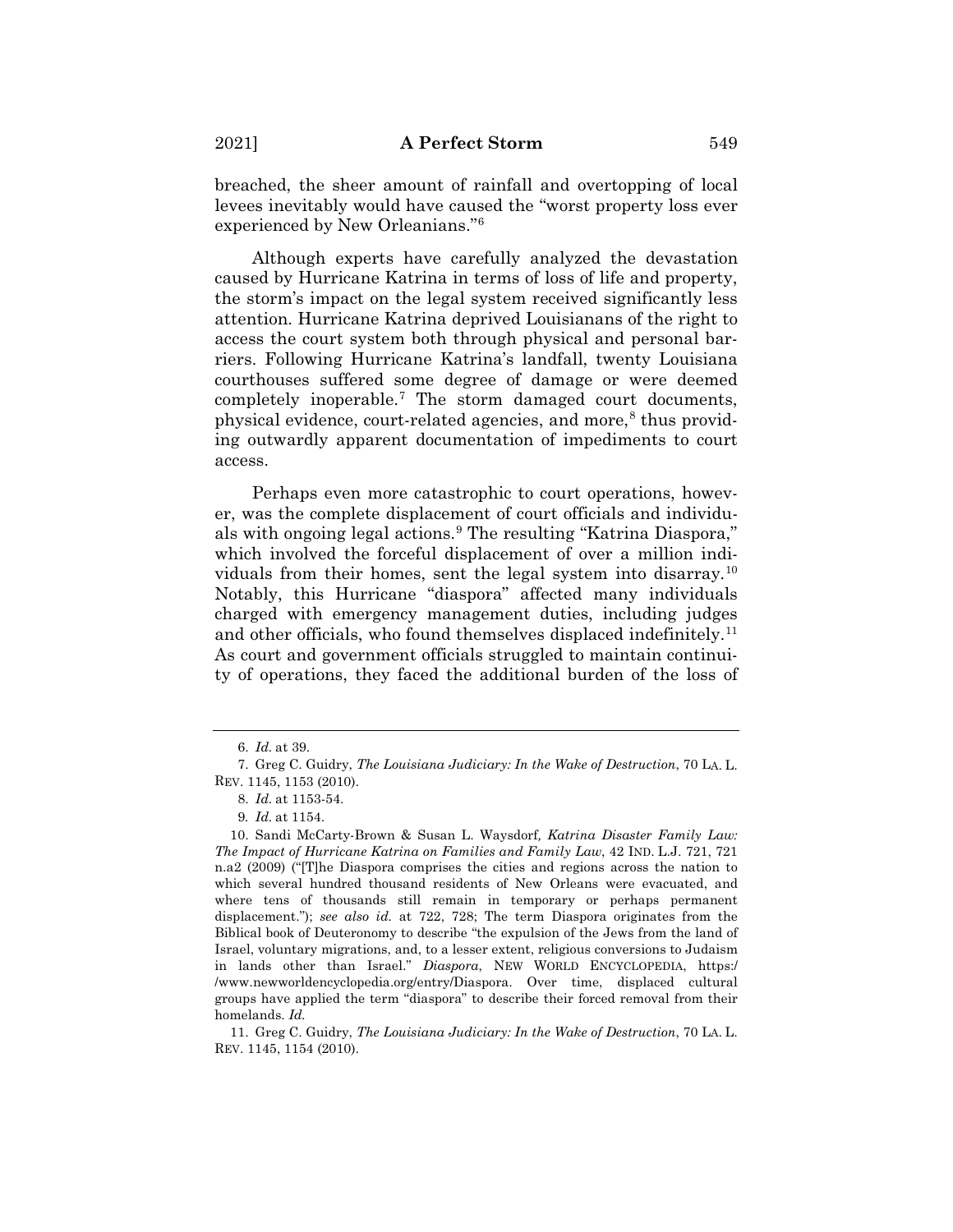their homes and belongings.<sup>12</sup> Amidst court closures and the upheaval of court officials, the judiciary further found itself without authority to suspend prescription for both new and pre-existing cases.13 Ultimately, the Louisiana court system's inability to handle meritorious claims following the storm can be attributed to this particularly troubling statutory and regulatory void. Most notably, pre-existing legal schemes allocated power to manage the court system to elected legislative and executive officials, leaving the Louisiana Supreme Court without the authority to act to protect legal claims.14 Furthermore, the resulting legislation, which mainly served merely to ratify the Governor's orders, proved to be startlingly inefficient in handling the post-Katrina needs of Louisiana's courts and citizens.15

Unfortunately, nearly two decades after Hurricane Katrina, Louisiana still has not taken adequate steps to mitigate the inefficiency of its court emergency management scheme. In this era of unprecedented climate disruption, the need for legislative clarity to alleviate these concerns is more apparent than ever. In the state of Louisiana, a hurricane is expected to hit every 2.8 years.16 Significantly, the close of the 2020 hurricane season revealed startling information—this season alone established the record for the most named storms, the most storms to make landfall in Louisiana, the strongest storm to hit Louisiana in 150 years, and the most storms to form in a single month.17 Engineers determined that significant portions of Orleans, St. Bernard, and Jefferson Parishes are already below sea level and continue to sink in present day.18 Particularly, sinking land is most apparent in Orleans Parish; whereas levees in 1718 were only three feet tall, they average seventeen feet tall today.19 Moreover, southeast

18. *See* THE AMERICAN SOC'Y OF CIV. ENG'RS HURRICANE KATRINA EXTERNAL REV. PANEL, THE NEW ORLEANS HURRICANE PROTECTION SYSTEM: WHAT WENT WRONG AND WHY 8 (2007), https://biotech.law.lsu.edu/katrina/reports/ERPreport.pdf.

19. DAVID ROTH, NAT'L WEATHER SERV., LA. HURRICANE HISTORY 3, https:/ /www.wpc.ncep.noaa.gov/research/lahur.pdf (Apr. 8, 2010).

<sup>12.</sup> *Id.* at 1155.

<sup>13.</sup> *Id.* at 1161-62.

<sup>14.</sup> *See infra* Parts II-III.

<sup>15.</sup> *See infra* Part III.

<sup>16.</sup> DAVID ROTH, NAT'L WEATHER SERV., LA. HURRICANE HISTORY 7, https:/ /www.wpc.ncep.noaa.gov/research/lahur.pdf (Apr. 8, 2010).

<sup>17.</sup> Tegan Wendland, *Much of the 2020 Hurricane Season Can Be Chalked Up To Climate Change—And There's No Quick Fix*, NEW ORLEANS PUBLIC RADIO (Dec. 7, 2020), https://www.wwno.org/post/much-2020-hurricane-season-can-be-chalkedclimate-change-and-there-s-no-quick-fix.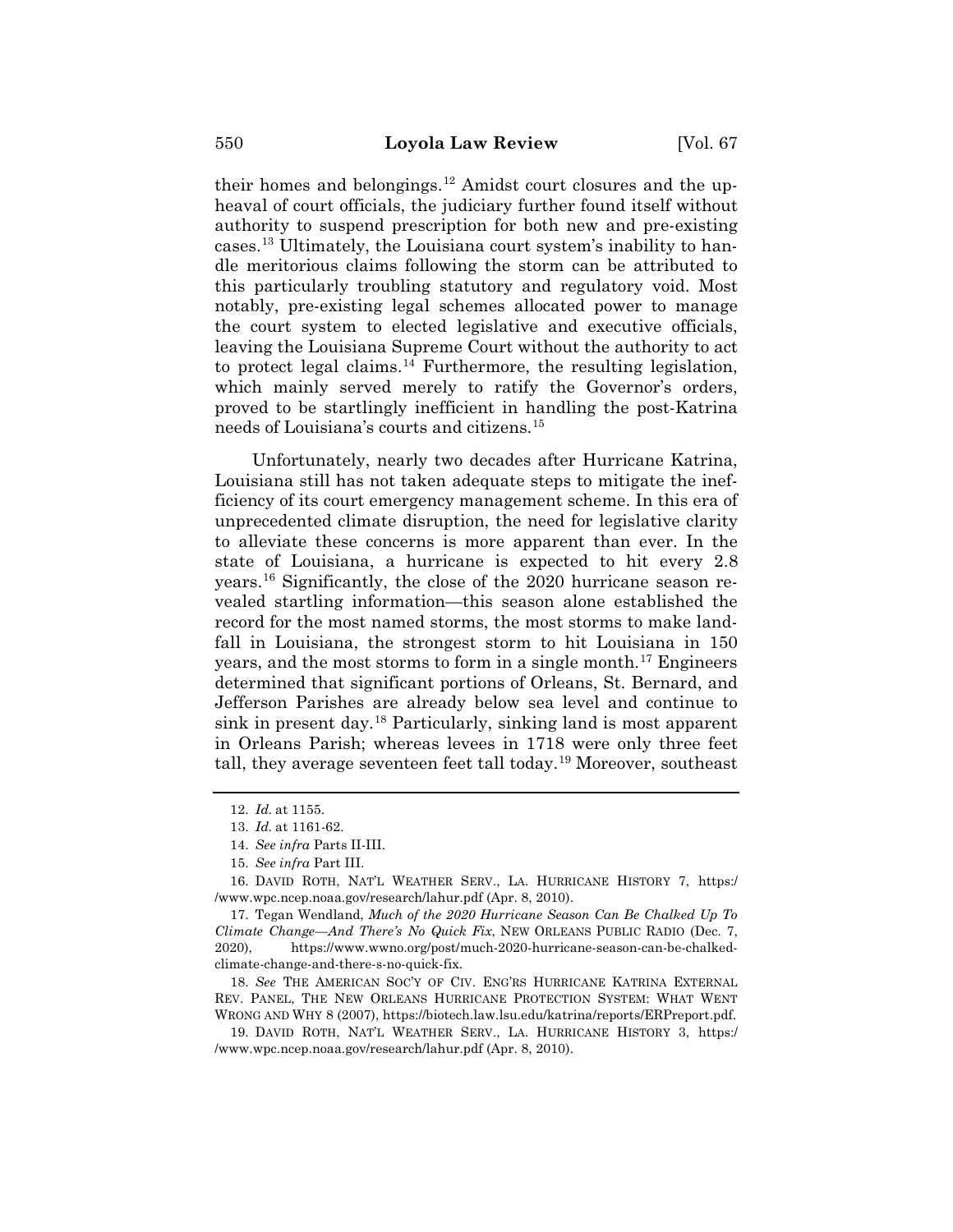Louisiana's location as a coastal "corner" makes it particularly susceptible to flooding caused by storm surges. $20$  The combination of rising sea levels, sinking land, and proximity to the Gulf of Mexico, compound the great risks that Louisianans face every hurricane season.<sup>21</sup>

Given this predisposition towards hurricanes and tropical storms, which are likely to increase in severity and frequency in upcoming years, Louisiana urgently needs a new legal framework that will equitably protect citizens' constitutional right to court access. In Part II, this Comment retraces Louisiana legislators' missteps following Hurricane Katrina to manage the court system and legal deadlines. Part III analyzes the direct impact of Louisiana's post-Katrina legislation on the court system and legal claimants, particularly in the practice of family law and contract law. Part IV discusses recent changes to Louisiana law because of the COVID-19 pandemic and compares Louisiana's emergency management of its courts to other states' streamlined disaster plans. Finally, Part V proposes that the Louisiana judiciary and legislature immediately implement both statutory and procedural safeguards, which will fully address the concerns illuminated by Hurricane Katrina and the COVID-19 pandemic.

## **II. COME HELL OR HIGH WATER—SOMEONE HAS TO CALL THE SHOTS ON COURT CLOSURE**

By the time that Mayor Ray Nagin declared a mandatory evacuation for the city of New Orleans, the gravity of the impending threat had already become abundantly clear.<sup>22</sup> Upon issuance of the order, Nagin famously stated: "We're facing the storm most of us have feared. This is going to be an unprecedented event."23

<sup>20.</sup> *Id.* at 4 ("[T]he approximate angle made by the Mississippi Delta with the Gulf Coast to the east is ninety degrees, which would amplify the piling up of water.").

<sup>21</sup>*. See* THE AMERICAN SOC'Y OF CIV. ENG'RS HURRICANE KATRINA EXTERNAL REV. PANEL, THE NEW ORLEANS HURRICANE PROTECTION SYSTEM: WHAT WENT WRONG AND WHY 8 (2007), https://biotech.law.lsu.edu/katrina/reports/ERPreport.pdf; DAVID ROTH, NAT'L WEATHER SERV., LA. HURRICANE HISTORY 3-4, https:/ /www.wpc.ncep.noaa.gov/research/lahur.pdf (Apr. 8, 2010).

<sup>22.</sup> Christina Hauserand & Thomas J. Lueck, *Mandatory Evacuation Ordered for New Orleans as Storms Near,* N.Y. TIMES (Aug. 28, 2005), https://www.nytimes.com /2005/08/28/national/mandatory-evacuation-ordered-for-new-orleans-as-stormnears.html.

<sup>23.</sup> Willie Drye, *Hurricane Katrina: The Essential Timeline*, NAT'L GEOGRAPHIC (Sept. 13, 2005), https://www.nationalgeographic.com/science/article/weatherhurricane-katrina-timeline.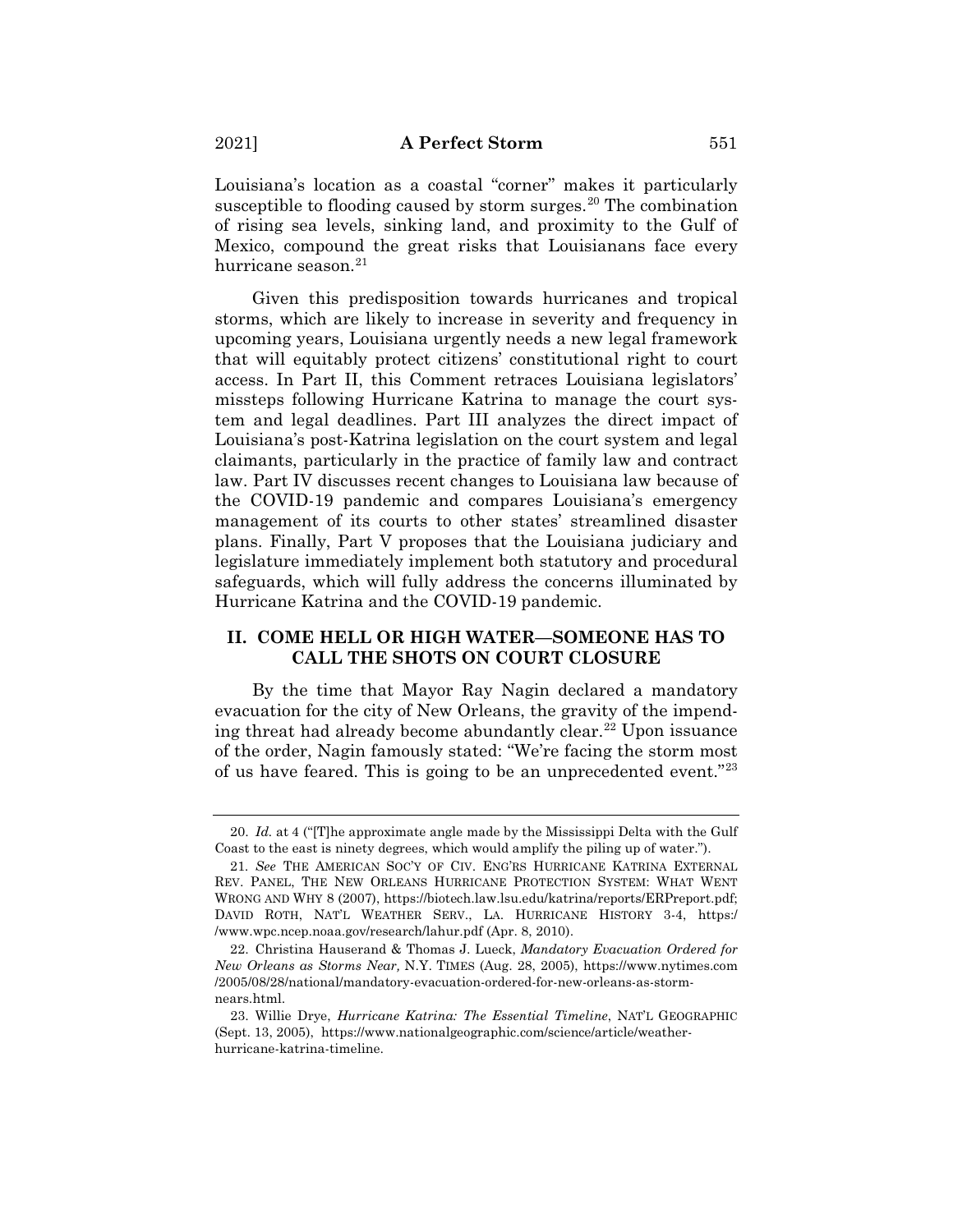Although both Governor Kathleen Blanco and President Bush declared states of emergency in the days before the storm, in the absence of a formal evacuation order, many New Orleans residents waited until formal action was taken by Mayor Nagin. Mayor Nagin would eventually issue a mandatory evacuation thirty-one hours before Hurricane Katrina made landfall in New Orleans, resulting in an estimated 100,000 residents choosing not to evacuate from the city at all.<sup>24</sup> Some of these residents would have nothing to return to and some would not make it out at all, with an estimated 1,000 individuals perishing in the greater New Orleans region.25 Hurricane Katrina made landfall in Southeast Louisiana just one day after the issuance of the mandatory evacuation order on August 29, 2005.<sup>26</sup> Judiciary officials soon realized that further action would be required to address court closures due to mass devastation throughout the region.<sup>27</sup> Although the Louisiana Supreme Court possessed the ability to order court closures, such closures did not effectively suspend the accrual of prescription.28 Importantly, courts treat such a closures, for all intents and purposes, as a legal holiday, meaning that these days are not included in the count of days leading to the running of prescription.29 Thus, if an individual's claim would have lapsed during the court closure, that claim would prescribe the day the court resumes operation. In contrast, a suspension of prescription

<sup>24.</sup> Christina Hauserand & Thomas J. Lueck, *Mandatory Evacuation Ordered for New Orleans as Storms Near,* N.Y. TIMES (Aug. 28, 2005), https://www.nytimes.com /2005/08/28/national/mandatory-evacuation-ordered-for-new-orleans-as-storm-

nears.html; Ezra Boyd et. al., *Risk Communication and Public Response During Evacuations: The New Orleans Experience of Hurricane Katrina*, 32 PUBLIC PERFORMANCE & MANAGEMENT REVIEW 437, 437, 448-9 (2009).

<sup>25.</sup> Ezra Boyd et. al., *Risk Communication and Public Response During Evacuations: The New Orleans Experience of Hurricane Katrina*, 32 PUBLIC PERFORMANCE & MANAGEMENT REVIEW 437, 457 (2009); *see* Debarshi Chaudhuri, *Government: Response to Katrina*, http://web.mit.edu/12.000/www/m2010 /finalwebsite/katrina/government/ government-response.html (last visited Feb. 18, 2020).

<sup>26.</sup> Debarshi Chaudhuri, *Government: Response to Katrina*, http://web.mit.edu /12.000/www/m2010/finalwebsite/ katrina/government/government-response.html (last visited Feb. 18, 2020).

<sup>27.</sup> *See* G.M. Filisko, *What did Katrina Teach Us*?, ABA JOURNAL (July 1, 2011), https://www.abajournal.com/magazine/article/what\_did\_katrina\_teach\_us/.

<sup>28.</sup> Greg C. Guidry, *The Louisiana Judiciary: In the Wake of Destruction*, 70 LA. L. REV. 1145, 1161-2 (2010).

<sup>29.</sup> Walter Metzinger III, *The Longest Legal Holiday: COVID-19 and its Effect on Prescriptive Periods and Legal Deadlines*, STONE PIGMAN WALTHER WITTMANN, https://www.stonepigman.com/newsroom-resources-The-Longest-Legal-Holiday.html (last visited Mar. 7, 2021).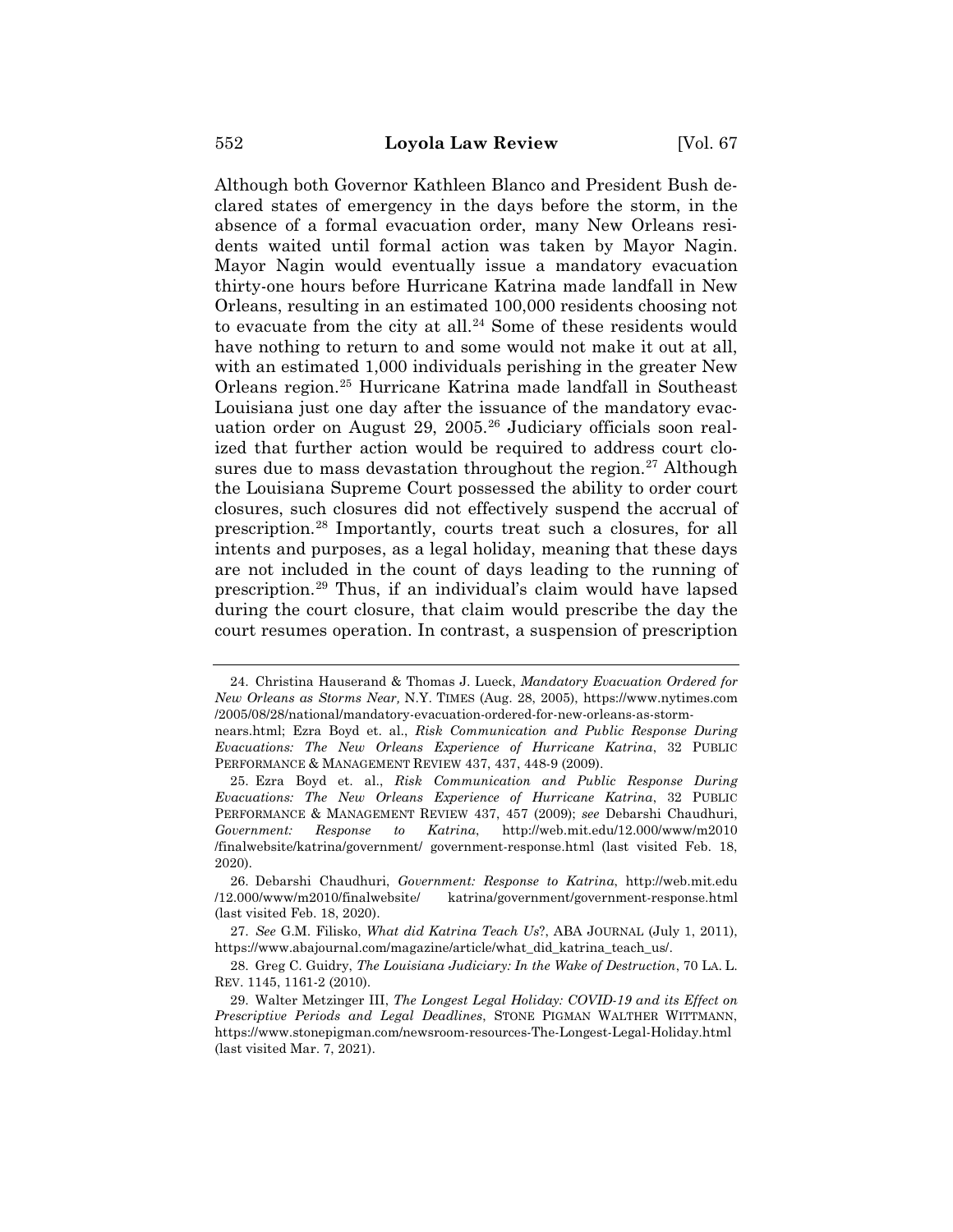pauses the prescriptive period, thus allowing an individual's prescription to resume from where it last left off.<sup>30</sup> Almost immediately, many Louisianans found themselves desperately seeking court intervention that was no longer readily available to them.<sup>31</sup> In contrast, other citizens became virtually unreachable after fleeing the city and thus, abandoned their already ongoing legal claims.32

The problems this crisis presented were particularly apparent in the family court system after the Hurricane.<sup>33</sup> In the aftermath of Katrina, then District Court Judge Paulette R. Irons discussed concerns of parents who "used the storm to try to beat the legal system," namely, "noncustodial parents who had spirited away their children without notice, custodial parents who had moved without good cause, and parents who had tried to avoid payments of child support."34 Further, the storm stalled divorce proceedings, resulting in uncertain child custody arrangements as estranged couples relocated to various locations.<sup>35</sup> Meanwhile, the judicial system could not mitigate these harms because courts were unable to suspend legal filing deadlines without express authority provided by the Governor of Louisiana.36With the legal community powerless to act of its own accord, legal associations initiated lobbying efforts to persuade the Governor to act. At the behest of the Louisiana State Bar Association, the Louisiana Trial Lawyers Association, and the Louisiana Association of Defense Counsel, Governor Blanco issued Executive Order KBB 05-32 (hereinafter "the first executive order"), the first of multiple executive orders addressing the suspension of legal deadlines, on September 6, 2005.37 In effect, this initial order suspended all legal

<sup>30.</sup> LA. CIV. CODE ANN. art. 3472 (2021) ("The period of suspension is not counted towards accrual of prescription. Prescription commences to run again upon the termination of the period of suspension.").

<sup>31.</sup> *See* Lynette Clemetson, *Torn by Storm, Families Tangle Anew on Custody*, N.Y. TIMES (Apr. 16, 2006), https://www.nytimes.com/2006/04/16/us/nationalspecial /torn-by-storm-families-tangle-anew-on-custody.html.).

<sup>32.</sup> *See generally id.*

<sup>33.</sup> *See id.*

<sup>34.</sup> *See id.*

<sup>35.</sup> *See id.*

<sup>36.</sup> *See* G.M. Filisko, *What did Katrina Teach Us*?, ABA JOURNAL (July 1, 2011), https://www.abajournal.com/magazine/article/what\_did\_katrina\_teach\_us/.

<sup>37.</sup> William Raftery, *Disaster Recovery: Spotlight on State Courts*, NAT'L ASS'N ATT'YS GEN (Jan. 2, 2019), https://www.naag.org/disaster/attorney-general-journal /state-courts-disaster-recovery/; Exec. Order No. KBB 05-32, 31 La. Reg. 2169 (Sept. 6, 2005) (which states in pertinent part: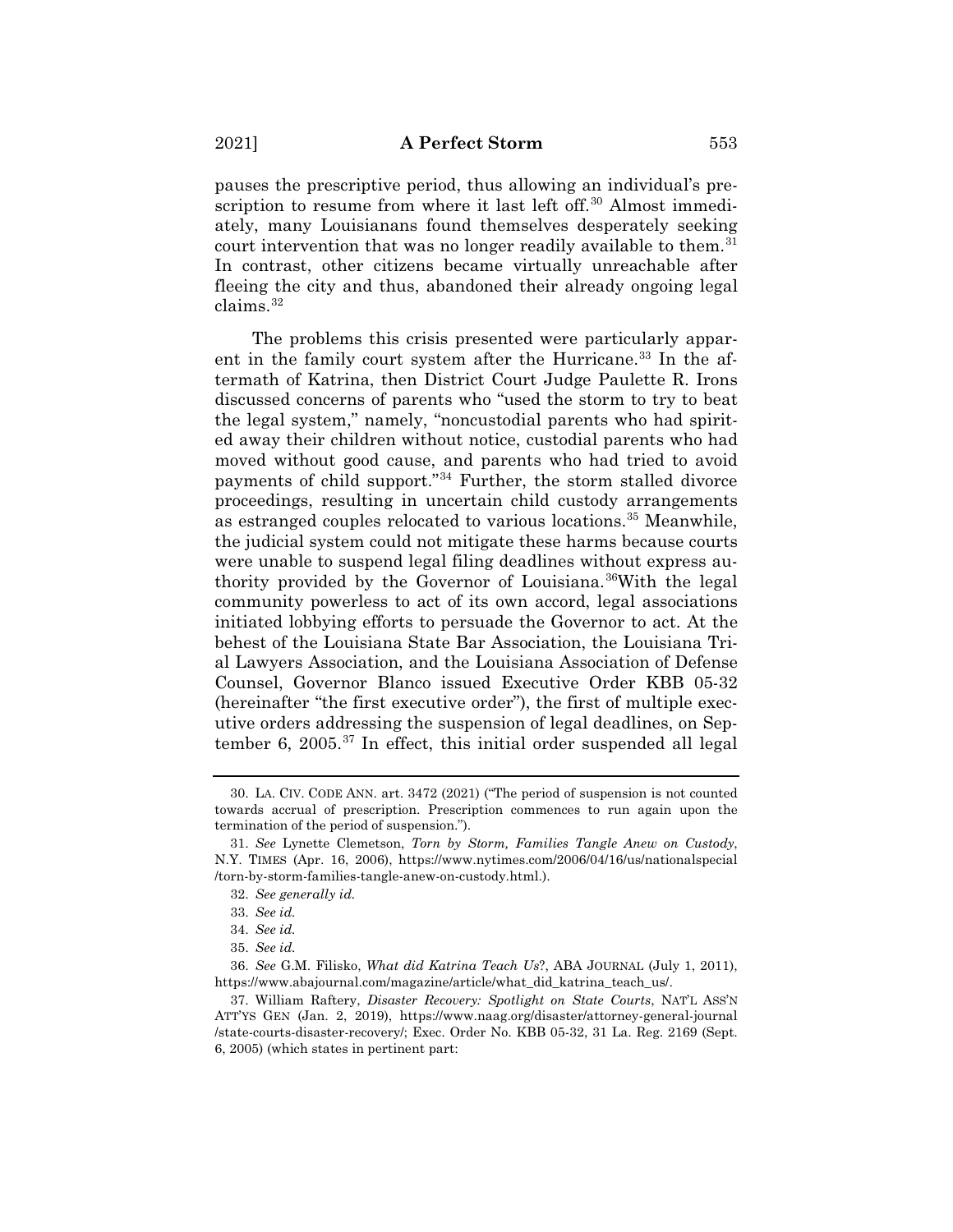prescriptive and peremptive periods until September 25, 2005, and applied them retroactively from the date of the storm's landfall on August 29, 2005.<sup>38</sup> In issuing the order, Governor Blanco cited concerns that in-state attorneys might be unable to contact their clients and vice versa.<sup>39</sup> In addition, the Governor specified that attorneys may be unable to act on behalf of their clients due to the destruction of, or inaccessibility to, offices and courthouses.40

Governor Blanco invoked her authority under the Louisiana Homeland Security and Emergency Assistance and Disaster Act (hereinafter "Louisiana Disaster Act") to issue this first executive  $\alpha$  order.<sup>41</sup> Among other specific powers granted to the acting gover-

A. Louisiana Civil Code;

E. La. R.S. Title 23, Chapter 10, Worker's Compensation;

F. La. R.S. Title 40, Chapter 5 Part XXI-A, Malpractice Liability for State Services; and

G. La. R.S. Title 40, Chapter 5, Part XXIII, Medical Malpractice.

38. Exec. Order No. KBB 05-32, 31 La. Reg. 2169 (Sept. 6, 2005).

39*. Id.*

- 40. Exec. Order No. KBB 05-32, 31 La. Reg. 2169 (Sept. 6, 2005).
- 41. *Id.*

**WHEREAS,** in addition, attorneys from areas affected by Hurricane Katrina have clients and cases in parishes not directly affected by this extreme disaster, but because the attorney's office is either destroyed or not accessible, the attorney is not reasonably able to timely file claims or responses on behalf of their clients;

**WHEREAS,** La. Constitution Art. I, Section 22 provides that all courts shall be open, and every person shall have an adequate remedy by due process of law and justice, administered without denial, partiality, or unreasonable delay, for injury to him in his person, property, reputation, or other rights;

**WHEREAS,** Hurricane Katrina has also rendered several of the court houses temporarily inoperable and/or not fit for occupancy;

**WHEREAS,** the destruction and disruption of services and infrastructure to our system of justice caused by Hurricane Katrina will have a profound impact on the basic rights to an untold number of persons unless action is taken to suspend the effects of the tolling of legal delays during the period of this emergency; and

**WHEREAS,** the Louisiana State Bar Association, the Louisiana Trial Lawyers Association, and the Louisiana Association of Defense Counsel jointly requested the governor to suspend all deadlines applicable to legal proceedings, including prescription and peremption, in all Louisiana state courts, administrative agencies and boards;

**NOW THEREFORE I, KATHLEEN BABINEAUX BLANCO,** Governor of the state of Louisiana, by virtue of the authority vested by the Constitution and laws of the state of Louisiana, do hereby order and direct as follows:

**SECTION 1:** All deadlines in legal proceedings, including liberative prescriptive and peremptive periods in all courts, administrative agencies, and boards are hereby suspended until at least September 25, 2005, including, but not limited to, any such deadlines set for in the following:

B. Louisiana Code of Civil Procedure;

C. La. R.S. Title 9, Civil Code Ancillaries;

D. La. R.S. Title 13, Courts and Judicial Procedure;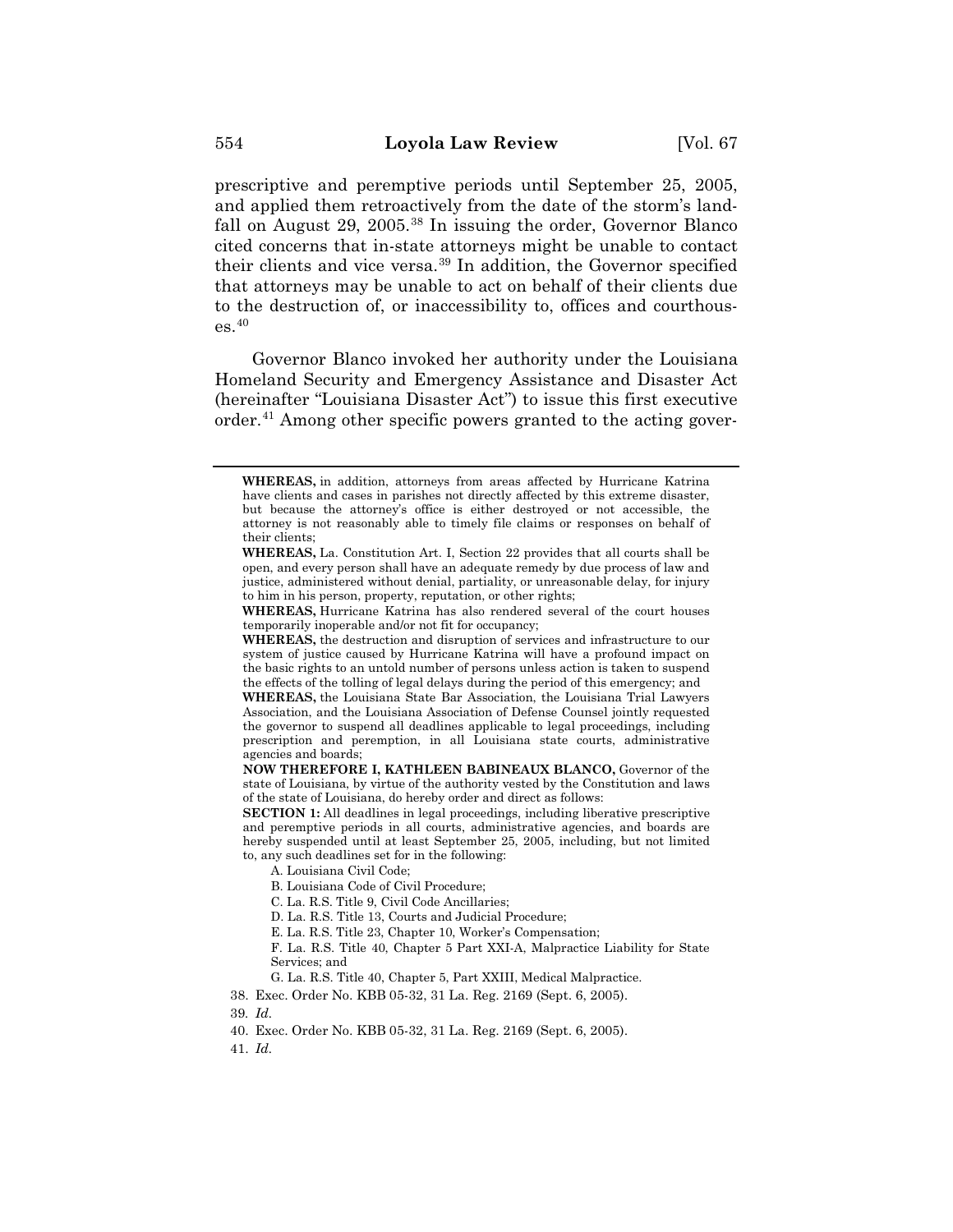nor and parish presidents, the Louisiana Disaster Act confers upon the governor broad authority to handle emergency management matters.42 Notwithstanding the authority granted by the Louisiana Disaster Act, questions arose as to whether Governor Blanco possessed the requisite authority to suspend legal deadlines at all.<sup>43</sup>

Nevertheless, Executive order KBB 05-48 (hereinafter "the second executive order") soon followed suit in late September effectively extending the first executive order to October 25, 2005. Just as with the first executive order, Governor Blanco issued this second executive order in response to a joint request by a number of legal associations.<sup>44</sup> This time, however, the second executive order acknowledged the authority of the Louisiana Supreme Court under Article V of the state Constitution to either shorten or lift the suspensive period.<sup>45</sup> Acting upon this authority, Chief Justice Pascal F. Calogero issued a resolution on October 3, 2005, which adopted a series of procedures for shortening or lifting the suspension period under specific circumstances.46 The Chief Justice's resolution allowed for the judges of Louisiana Courts to shorten the issued suspension period in the event that all parties to a proceeding file a joint motion averring that no party or attorney involved in the proceedings had been impacted by the Hurricanes.<sup>47</sup> Although the Chief Justice would ultimately have the authority to tailor the Governor's orders, the judiciary's inability to take immediate action coupled with the imprecision of the initial orders placed serious burdens on an already strained justice system.

The system described above resulted in a bifurcation of emergency management authority between branches of government; while Governor Blanco maintained effective control over the extension and retroactive revival of legal claims, the Louisiana Supreme Court held authority under the Constitution to

<sup>42.</sup> *Id.*; *see generally* LA. STAT. ANN. § 29:721 *et seq.* (2021).

<sup>43.</sup> Benjamin West Janke, *Revisiting Contra Non Valentum in Light of Hurricanes Katrina and Rita*, 68 LA. L. REV. 497, 535 n.190 (2008); *see supra* Part III for further discussion.

<sup>44.</sup> Exec. Order No. KBB 05-48, 31 La. Reg. 2352 (Sept. 23, 2005).

<sup>45.</sup> *Id.*

<sup>46.</sup> *Resolution*, LA. SUP. CT. (Oct. 3, 2005), https://www.lasc.org/court\_closure\_ orders/katrina\_orders/10\_03Resolution.pdf.

<sup>47.</sup> *Resolution*, LA. SUP. CT. (Oct. 3, 2005), https://www.lasc.org/court\_closure\_ orders/katrina\_orders/10\_03Resolution.pdf.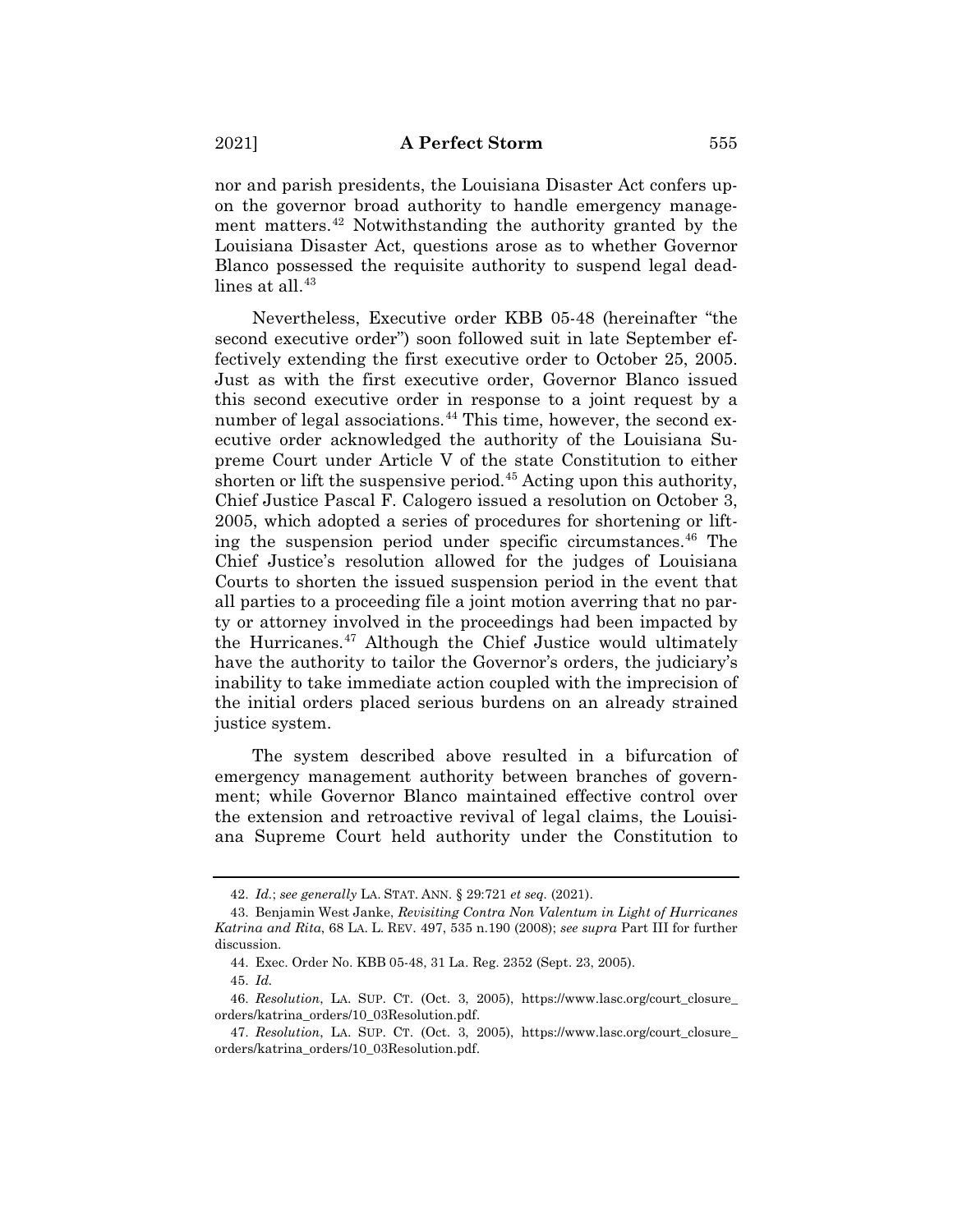close its doors. The Supreme Court acted accordingly by declaring in late September that the Court would be closed through October 25, 2005.48 The court would later extend its closure through November 25, 2005, stipulating that the periods from August 29, 2005, to November 25, 2005, would be considered legal holidays for the purpose of timeliness in filing.<sup>49</sup> Notably, however, the court stated that it would accept filings in the meantime at its temporary location.<sup>50</sup>

## **III. THE EFFECTS OF THE GOVERNOR AND LEGISLATURE'S ACTIONS ON THE POST-KATRINA COURT SYSTEM**

At first glance, the issue of which branch of government should possess authority to manage legal deadlines might seem superfluous in the aftermath of such a large-scale natural disaster. However, the months following Hurricane Katrina illustrate the importance of resolving the inefficiency in declaring legal suspensions. Then Orleans Parish Civil District Judge Madeleine Landrieu noted that it was not until the day after Katrina's landfall that Louisiana courts recognized the impending legal crisis; until courts were officially declared closed, legal deadlines would continue to accrue and thus extinguish legal rights.<sup>51</sup> However, uncertainty soon mounted as to which branch of government actually possessed the authority to demand court closure.<sup>52</sup> Although Governor Blanco would eventually take action to shut down courts and suspend legal claims via executive orders, many in the legal community questioned the legality of her actions.<sup>53</sup> Considering this issue, former Associate Justice Catherine Kimball stated:

Nobody knew who should do what, so we all just did it and decided to worry about the consequences later. Whether it was absolutely legal, it was certainly the right thing to do for the state. We laughed because it was probably the only time all three branches of government were trying to do the same

<sup>48.</sup> *Id.*

<sup>49.</sup> *Order*, LA. SUP. CT. (Oct. 25, 2005), https://www.lasc.org/court\_closure\_orders /katrina\_orders/1025\_LASC\_order.pdf.

<sup>50.</sup> *Id.*

<sup>51.</sup> G.M. Filisko, *What did Katrina Teach Us*?, ABA JOURNAL (July 1, 2011), https://www.abajournal.com/magazine/article/what\_did\_katrina\_teach\_us/.

<sup>52.</sup> *Id.*

<sup>53</sup>*. Id.*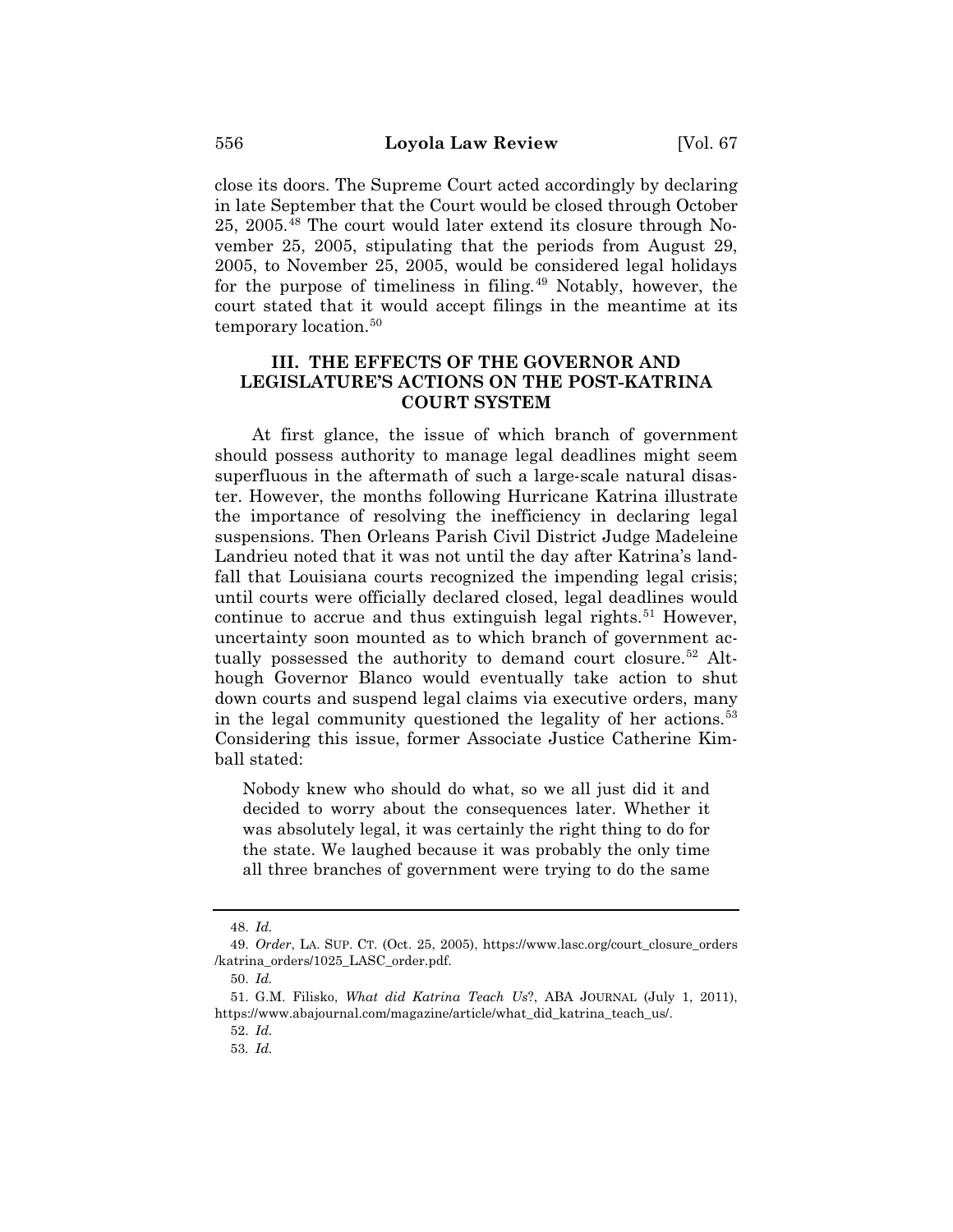thing because we all realized real inequities could happen if somebody didn't do something.<sup>54</sup>

In part, the legal community's concerns regarding the legality of the executive orders stemmed from Civil Code Article 3457, which provides that "[t]here is no prescription other than that established by legislation."55 As a result, many questioned whether Governor Blanco held the authority to issue the executive orders regarding suspension at all.<sup>56</sup> Additional uncertainties arose as to whether Governor Blanco's reliance on the provisions of the Louisiana Disaster Act to interfere with legal deadlines had any basis in the law.57 Notably, Louisiana Revised Statute 29:724 of the Louisiana Disaster Act only confers authority upon the governor to "suspend the provisions of any regulatory statute prescribing the procedures for conduct . . . if strict compliance with the provisions ... would in any way prevent, hinder, or delay necessary action in coping with the emergency."58

Before the legality of the Governor's actions could be considered in full, the Louisiana Legislature convened in November of 2005 in an extraordinary legislative session to ratify the orders suspending prescriptive and preemptive periods.<sup>59</sup> The legislature then established its own limited suspension through January 3, 2006, which was set to apply only to legal claims that would have lapsed between August 26, 2005, and January 3, 2006.<sup>60</sup> In effect,

<sup>54.</sup> *Id.*

<sup>55.</sup> LA CIV. CODE ANN. art. 3457 (2021).

<sup>56.</sup> Benjamin West Janke, *Revisiting Contra Non Valentum in Light of Hurricanes Katrina and Rita*, 68 LA. L. REV. 497, 535-36 (2008)*; see also* G.M. Filisko, *What did Katrina Teach Us*?, ABA JOURNAL (July 1, 2011), https://www.abajournal.com /magazine/article/what\_did\_katrina\_teach\_us/; Rachal Cox \* Laura Cannon, *The Governor's Authority: Potential Issues Surrounding Executive Orders After the 2016 Flood*, FLOOD LAW BLOG (Nov. 8, 2016), https://www.floodlawblog.com/governmentupdates/governors-authority-potential-issues-surrounding-executive-orders-2016 flood/#:~:text=In%20response%20to%20Hurricane%20Katrina,Monday%2C%20 August%2029%2C%202005%20%5B.

<sup>57.</sup> Rachal Cox & Laura Cannon, *The Governor's Authority: Potential Issues Surrounding Executive Orders After the 2016 Flood,* FLOOD LAW BLOG (Nov. 8, 2016), https://www.floodlawblog.com/government-updates/governors-authority-potentialissues-surrounding-executive-orders-2016-flood/#:~:text=In%20response%20to%20 Hurricane%20Katrina,Monday%2C%20August%2029%2C%202005%20%5B; Benjamin West Janke, *Revisiting Contra Non Valentem in Light of Hurricanes Katrina and Rita*, 68 LA. L. REV. 497, 535, n.190 (2008).

<sup>58.</sup> LA. STAT. ANN. § 29:724 (2021).

<sup>59.</sup> *See* LA. STAT. ANN § 9:5821 (2021).

<sup>60.</sup> *Id.*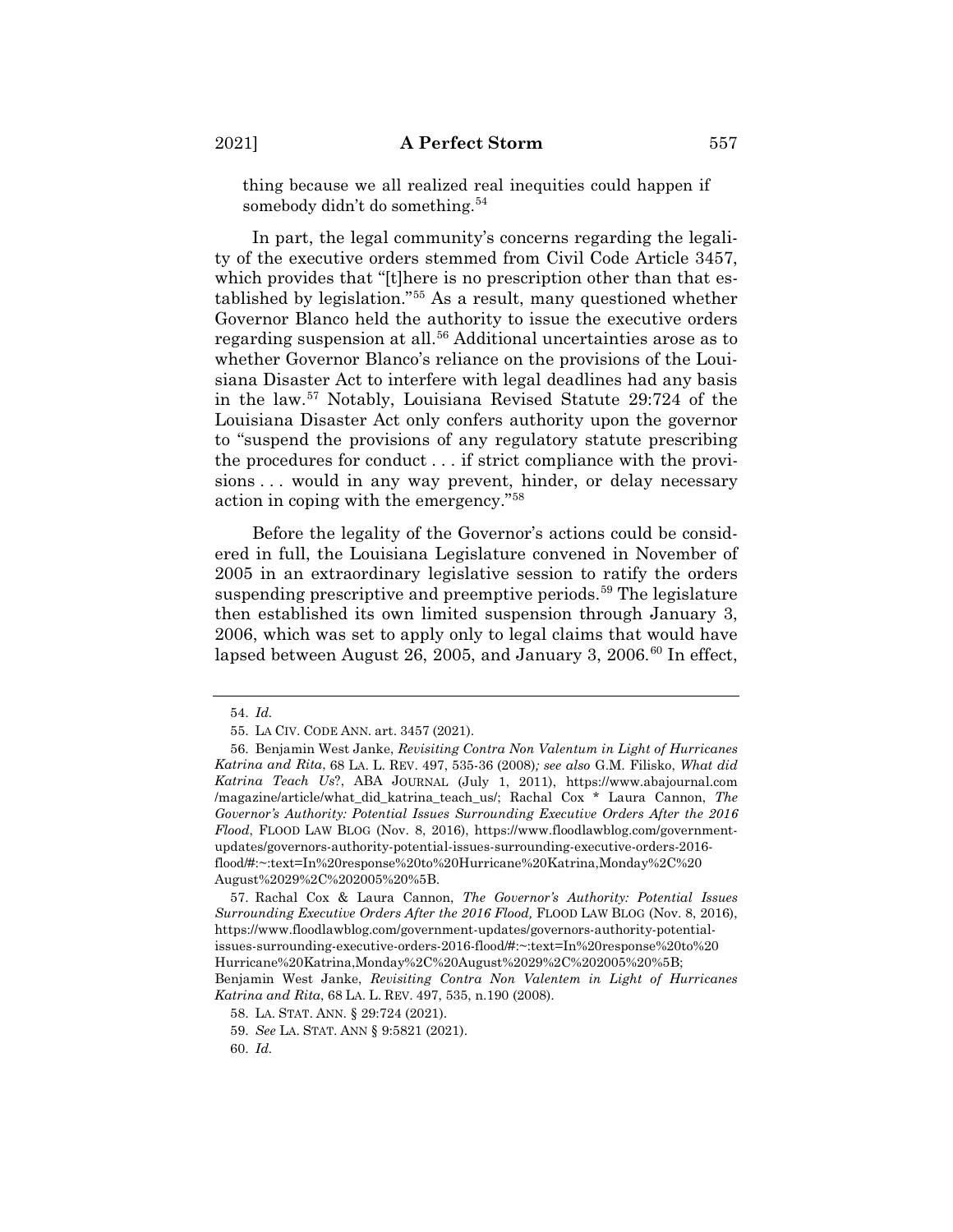the passage of revised statute 9:5822 allowed for any claims that otherwise would have prescribed or been perempted during this time frame to instead lapse on January 4,  $2006<sup>61</sup>$ 

The legislature's implementation of Revised Statute 9:5822 following Hurricane Katrina was significant in part because it revived claims which had already prescribed during the timeframe of August 26, 2005, through January 3, 2006, via a "limited suspension and/or extension."62 As a result, any claim which would have expired during this timeframe would instead lapse on January 4, 2006. The legality of the legislature's revival of prescribed claims post-Katrina and Rita proved dubious, particularly because "no Louisiana court has ever revived a prescribed claim based on legislative action."63 Notably, Louisiana jurisprudence has actually held the contrary, stating that "the legislature is without the authority to revive a prescribed claim."<sup>64</sup> The policy rationale behind this rule is to protect defendants of otherwise prescribed claims. When a claim prescribes, the law bestows upon the defendant a vested right to raise the issue via a peremptory exception of prescription. Thus, any legislation which would thwart this vested right generally would not have retroactive effect.65 For example, if a plaintiff's cause of action prescribed on August 26, 2005, the defendant would then have a vested right to allege the peremptory exception of prescription. After the implementation of Revised Statute 9:5822, such a defendant would be deprived of this vested right because the plaintiff's prescription period was retroactively extended to January 4, 2006.

To further rectify the time-barring issues caused by the Hurricanes, the Louisiana legislature enacted House Bill 1289 and House Bill 1302, which would subsequently become known as

<sup>61.</sup> LA. STAT. ANN. § 9:5822 (2021).

<sup>62</sup>*. Id.*; Benjamin West Janke, *Revisiting Contra Non Valentem in Light of Hurricanes Katrina and Rita*, 68 LA. L. REV. 497, 536 (2008).

<sup>63.</sup> Benjamin West Janke, *Revisiting Contra Non Valentem in Light of Hurricanes Katrina and Rita*, 68 LA. L. REV. 497, 536 (2008).

<sup>64.</sup> Benjamin West Janke, *Revisiting Contra Non Valentem in Light of Hurricanes Katrina and Rita*, 68 LA. L. REV. 497, 535 (2008) (citing Elevating Boats, Inc. v. St. Bernard Parish, 2000-3518, p. 14 (La. 09/05/01); 795 So. 2d 1153, 1164, *overruled on other grounds by* Anthony Crane Rental v. Fruge, 2003-0115 (La. 10/21/03); 859 So. 2d 631.).

<sup>65.</sup> LA. CIV. CODE. ANN. art. 6 (2021); *see also* Benjamin West Janke, *Revisiting Contra Non Valentem in Light of Hurricanes Katrina and Rita*, 68 LA. L. REV. 497, 536-37 (2008).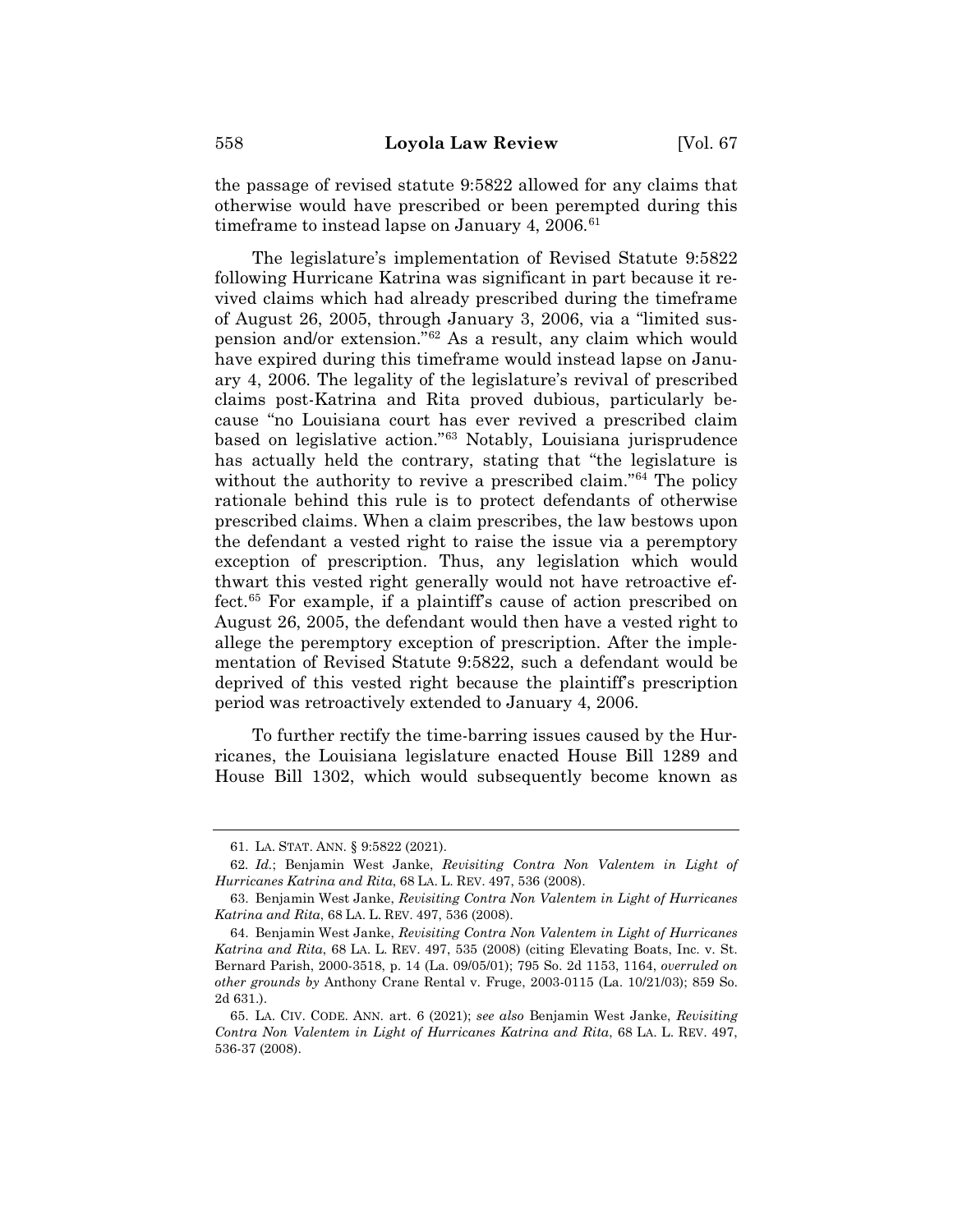Acts 2006, Nos. 739 and 802.<sup>66</sup> In effect, these acts extended the prescriptive period for insurance claims related to Hurricanes Katrina or Rita.

Act number 739 resulted in the enactment of Louisiana R.S. 22:1894, which states:

A. Notwithstanding any other provision of this Title to the contrary, any person or entity having a claim for damages pursuant to a homeowners' insurance policy, personal property insurance policy, tenant homeowners' insurance policy, condominium owners' insurance policy, or commercial property insurance policy, and resulting from Hurricane Katrina shall have through September 1, 2007, within which to file a claim with their insurer for damages, unless a greater time period to file such claim is otherwise provided by law or by contract.

B. Notwithstanding any other provision of this Title to the contrary, any person or entity having a claim for damages pursuant to a homeowners' insurance policy, personal property insurance policy, tenant homeowners' insurance policy, condominium owners' insurance policy, or commercial property insurance policy, and resulting from Hurricane Rita shall have through October 1, 2007, within which to file a claim with their insurer for damages, unless a greater time period to file such claim is otherwise provided by law or by contract.<sup>67</sup>

The implementation of this statute spurred immediate controversy amongst both insurance companies and their insured. In *State of Louisiana v. All Property Insurance Carriers Authorized and Licensed to do Business in the State of Louisiana,* the Supreme Court of Louisiana considered the constitutionality of Acts 2006, Nos. 739 and  $802<sup>68</sup>$  In a controversial decision, the court upheld the legislation, acknowledging that "these storms [Hurricanes Katrina and Rita] constitute the worst natural disaster ever to have occurred in the United States" and thus found that "the legislative extension of the prescriptive period for damage

<sup>66.</sup> FRANK L. MARAIST & THOMAS C. GALLIGAN, JR., LA. TORT LAW 622 (2d ed. 2012).

<sup>67.</sup> LA. STAT. ANN. § 22:1894 (2021).

<sup>68.</sup> *See generally* State v. All Prop. & Cas. Ins. Carriers Authorized & Licensed to do Bus. in State, 2006-2030 (La. 08/25/06); 937 So. 2d 313.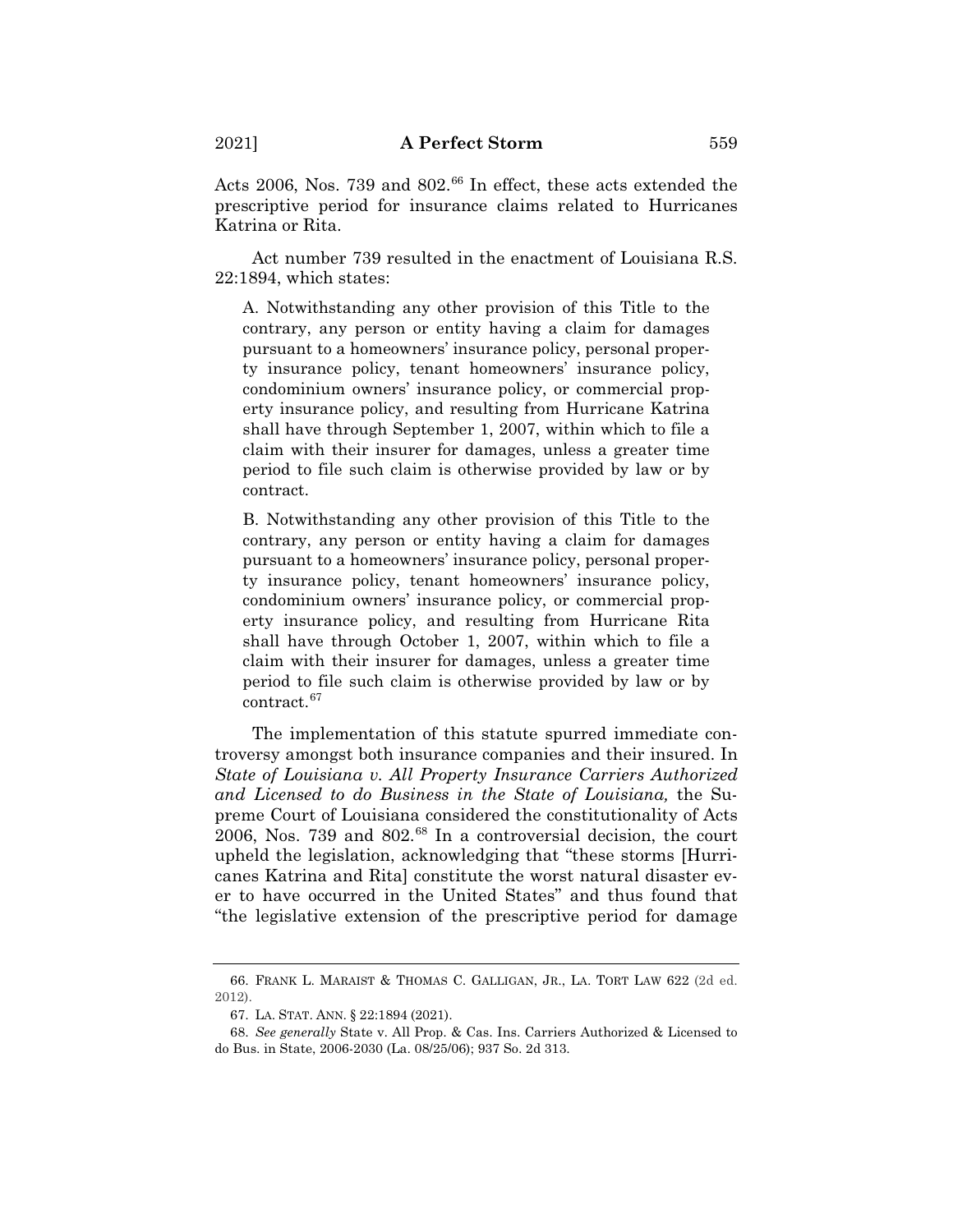claims is based upon a significant and legitimate public purpose."69 Reasoning that insurance companies should reasonably anticipate this type of impairment given the highly regulated nature of the industry, the court determined that the extension of the prescriptive period by one year was appropriate, particularly in light of its limited time and scope.70

*State v. All Property* was only the beginning of the mass chaos as insurers and their insured grappled with the management of claims post-Katrina. One of the most significant concerns regarding the suspension of legal deadlines was their potential for interference with contractual freedom.<sup>71</sup> Prior to an amendment in 2006, Louisiana law allowed for insurers and their insured to enter insurance contracts that limited the right of action against an insurer so long as the period was no less than twelve months. In effect, insurers contended that the extension of prescription provided by Acts 2006, Nos. 739 and 802 directly conflicted with their ability to contract freely with their insured. Article 3471 of the Louisiana Civil Code provides that "a juridical act purporting to exclude prescription, to specify a longer period than that established by law, or to make the requirements of prescription more onerous, is null."72 Generally, a contractual claim would be considered a personal action, and, per the Civil Code, would be subject to a ten-year prescriptive period. However, the Supreme Court of Louisiana has explained that "insurers, like other individuals, are entitled to limit their liability and to impose and enforce reasonable conditions upon the policy obligations they contractually assume."73 In turn, insurers can limit prescriptive periods to a time different than that specified by law, unless they are unreasonable in length, violate public policy, or violate another statute.74 The interplay between contractual freedom and codal time limitations is not always seamless. Rather, in the event of a large-scale disaster, the task of upholding contractual rights or equitably extending legal deadlines proves to be excessively difficult. To combat these issues, it is apparent that legislators must

<sup>69.</sup> *Id.* at 326.

<sup>70.</sup> *Id.* at 327.

<sup>71.</sup> *See* Lewis Booth II, *State v. All Property & Casualty Insurance Carriers: Short Term Relief May Yield Long Term Problems,* 36 S.U. L. REV. 285 (2009).

<sup>72.</sup> LA. CIV. CODE ANN. art. 3471 (2021).

<sup>73.</sup> Taranto v. Louisiana Citizens Prop. Ins. Corp., 2010-0105, pp. 8-10 (La. 03/15 /11); 62 So. 3d 721, 728 (citing Louisiana Ins. Guar. Ass'n v. Interstate Fire & Cas. Co., 630 So. 2d 759, 763 (La. 1994)).

<sup>74</sup>*. Id.*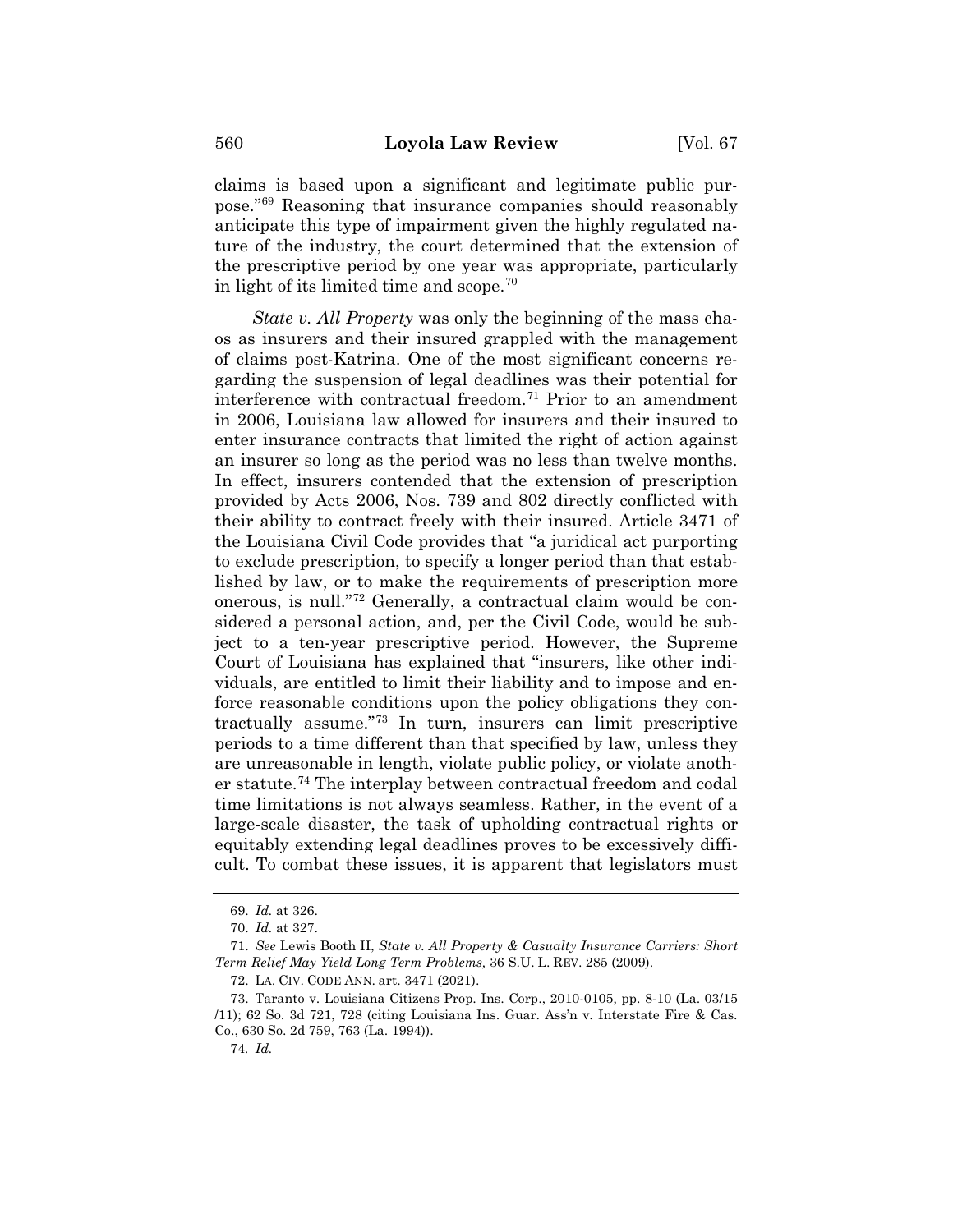proactively set in place a system which successfully navigates the interplay between contractual prescriptive periods and codal time limitations.

The Fourth Circuit Court of Appeal of Louisiana confronted these allegations regarding violation of contractual freedom in the case of *Lila, Inc. v. Underwriters at Lloyd's London.*<sup>75</sup> In *Lila*, the plaintiff was a gas station and convenience store in New Orleans which alleged that it suffered significant wind damage due to Hurricane Katrina.76 Subsequently, the plaintiff submitted a claim to Lloyd's for the damage sustained and loss of income.<sup>77</sup> When the policy was issued to Lila, the parties agreed to a twoyear prescriptive period within which Lila could bring legal claims.78 Although Lloyd's made payments to Lila's in response to this claim, Lila filed suit against Lloyd's on October 8, 2007, seeking to recover insurance proceedings. Lloyd's argued in defense that Lila's claim had prescribed not only because the two-year contractual period had lapsed, but also because extended time to file Katrina-related claims under the new legislation had passed.79 Lila first argued, without success, that the proper prescriptive period to govern its action was the ten-year period provided for by the Civil Code for contractual actions, as opposed to the one-year period for delictual actions.<sup>80</sup> Further, Lila alleged that Lloyd's prior payments interrupted prescription, thus giving Lila an extended time period to file suit.<sup>81</sup> Specifically, Lila argued that Lloyd's payouts acknowledged liability, which in turn, interrupted prescription.<sup>82</sup> Under this line of reasoning, the interruption would occur on the date of the last payment, which was August 16, 2006. Lila argued that this alleged interruption had caused the stipulated two-year period to start over again, thus showing that the filing on October 8, 2007, was timely within the two-year frame.<sup>83</sup> In the alternative, Lila's counsel contended that legislative acts 802 and 739, which extended the prescriptive pe-

<sup>75.</sup> *See generally* Lila, Inc. v. Underwriters at Lloyd's, London, 2008-0681 (La. App. 4 Cir. 09/10/08); 994 So. 2d 139.

<sup>76</sup>*. Id.* at 141.

<sup>77.</sup> *Id.*

<sup>78.</sup> Lila, Inc. v. Underwriters at Lloyd's, London, 2008-0681*,* p. 3 (La. App. 4 Cir. 09/10/08); 994 So. 2d 139, 142.

<sup>79.</sup> *Id.*

<sup>80.</sup> *Id.* at 144.

<sup>81.</sup> *Id.* at 142-43.

<sup>82.</sup> *Id.*

<sup>83.</sup> *Id.* at 143.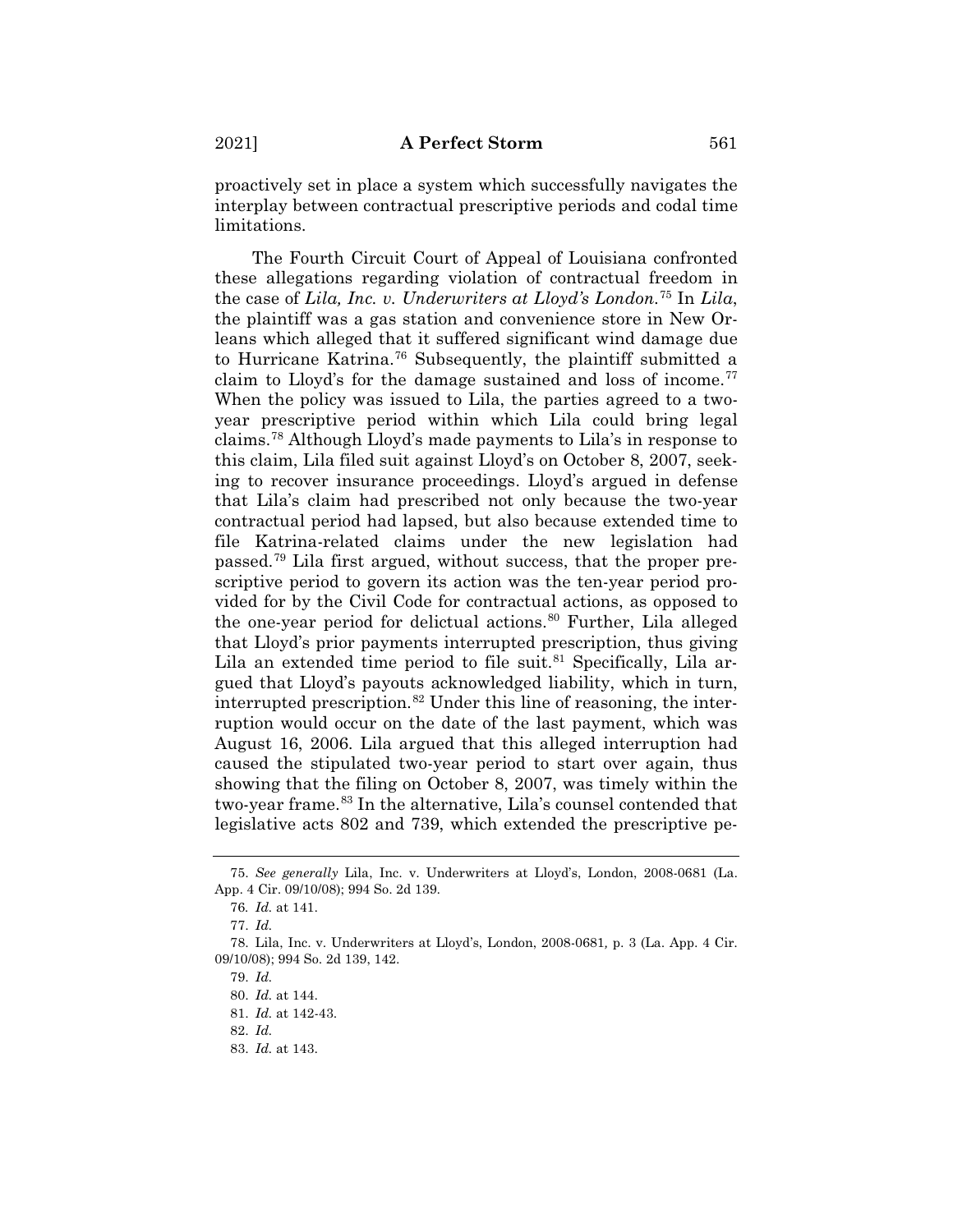riod for Katrina-related claims, caused prescription to cease running entirely until September 1, 2007.<sup>84</sup> As a result, Lila suggested that it had until September 2009 to timely file its claim within the two-year contractual period.<sup>85</sup> The fourth circuit explicitly rejected Lila's contention that the ten-year contractual period should apply. Instead, the Court concluded that the floor for filing insurance claims was statutorily set at a minimum of one year. Lila and Lloyd's contractually agreed to extend this filing period to two-years.<sup>86</sup> Therefore, the court found that Lila's cause of action had already prescribed because the suit was filed after both the two-year contractual limitation and the deadline provided for by statute under Acts 802 and 739.

The fourth circuit then turned to Lila's interruption arguments.87 The court concluded that the two-year time limitation stipulated in the contract was "not a prescriptive period subject to interruption or suspension."88 Instead, the time limitation was a "contractual pledge or agreement by the insurance company not to plead prescription if the insured institutes legal action within the two-year time frame."89 Turning to policy, the court noted that taking Lila's position would essentially mean that any twoyear contractual limitation to filing suit would have to restart anytime a payment is made by an insurance company to its policyholder.<sup>90</sup>

*Lila* exemplifies the overarching issues with a post-hurricane system that struggles to manage contractual time limitations, Civil Code prescriptive and peremptive limitations, and legislative acts that amend the legal timeframe to file claims. Insurance companies contend that public policy requires courts uphold the contractual agreements between them and their insured.<sup>91</sup> Particularly, an amicus brief submitted to the Louisiana Supreme Court in the case of *Taranto v. Louisiana Citizens Property In-*

<sup>84.</sup> Lila, Inc. v. Underwriters at Lloyd's, London, 2008-0681*,* p. 5 (La. App. 4 Cir. 09/10/08); 994 So. 2d 139, 143.

<sup>85.</sup> *Id.*

<sup>86.</sup> Lila, Inc. v. Underwriters at Lloyd's, London, 2008-0681*,* p. 2 (La. App. 4 Cir. 09/10/08); 994 So. 2d 139, 141.

<sup>87.</sup> *Id.* at 145.

<sup>88.</sup> *Id.* at 147.

<sup>89.</sup> *Id.*

<sup>90.</sup> *Id*.

<sup>91.</sup> *See* Taranto v. Louisiana Citizens Prop. Ins. Corp., 2010-0105, pp. 17-18 (La. 03/15/11); 62 So. 3d 721, 728-29.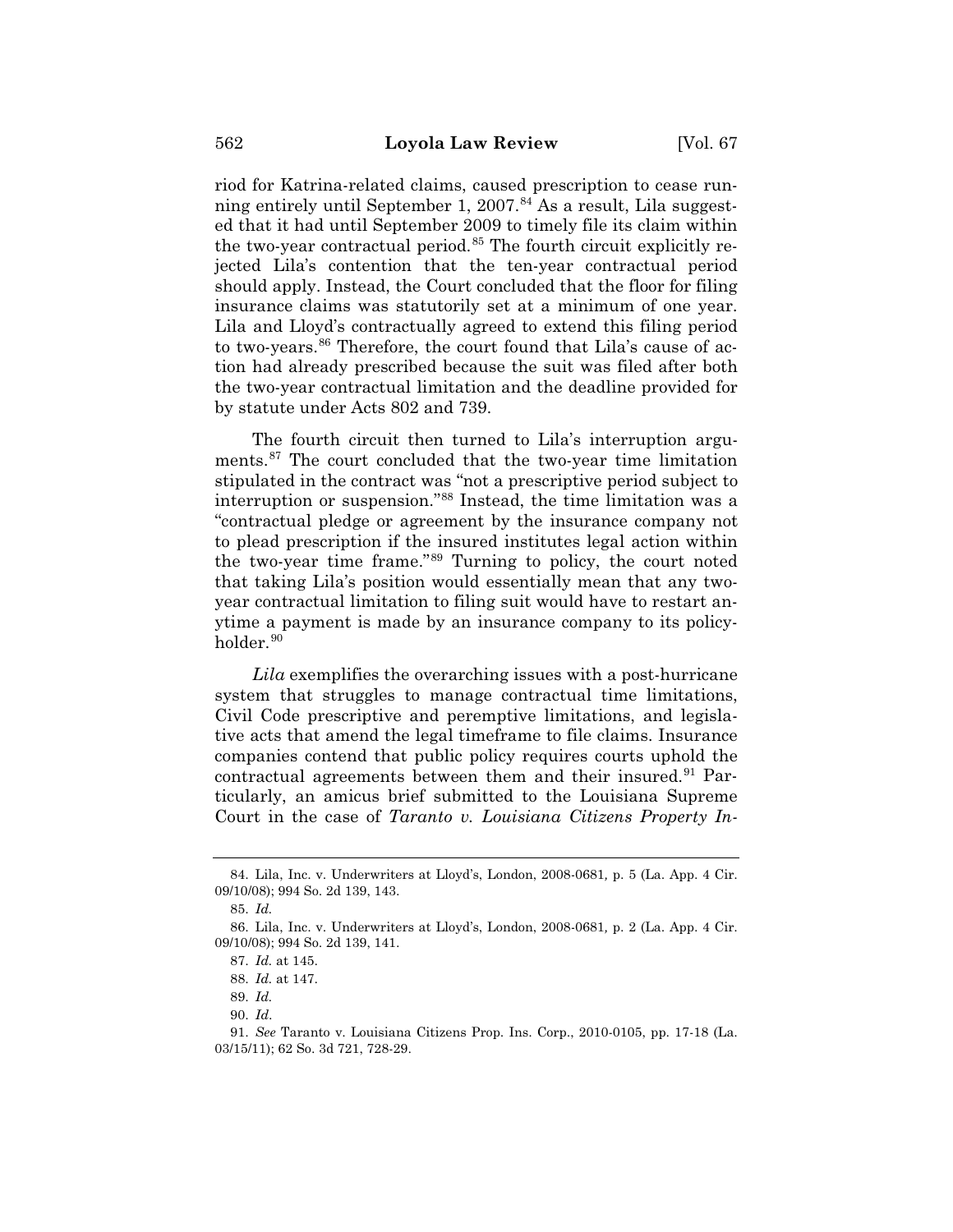*surance Corp.,* contended that these mutually agreed upon time limitations must be enforced because they reduce the overall cost of insurance premiums by limiting the "time of exposure" in which an insurance company is required to pay out possible losses.92 In turn, enforcing these provisions promotes stability in the insurance market.93 On the other hand, courts must further consider the abrupt and unplanned upheaval of claimants in the wake of a hurricane. Regardless of the interests involved on either side, the jurisprudence following Hurricanes Katrina and Rita indicates the critical need for a developed emergency court management scheme that addresses such concerns proactively rather than retroactively.

The primary contributing factors leading to ambiguity in critical areas, such as insurance law, following Hurricane Katrina can be attributed to two specific failures: the failure to maintain a concrete plan for extending prescriptive periods following an emergency and the failure to allocate authority to the proper branches of government. The current, inadequate legal regime not only contributed to this interference with contractual freedom, but also eroded public trust in Louisiana's government.<sup>94</sup> Even considering the unprecedented nature of this proverbial "perfect storm," the fact remains that the action taken in the nearly fifteen years since its landfall remain insufficient to prevent the same issues from reoccurring in the future.

## **IV. DISASTER PREPAREDNESS IN LOUISIANA'S POST-KATRINA AND RITA JUDICIAL SYSTEM**

Since 2005, Louisiana's judicial system has recognized the need for a comprehensive disaster preparation plan on a

<sup>92.</sup> Taranto v. Louisiana Citizens Property Ins. Corp., 2010-0105, p. 17 (La. 03/15 /11); 62 So. 3d 721, 729.

<sup>93.</sup> *Id.*

<sup>94.</sup> *See* Lewis Booth II, *State v. All Property & Casualty Insurance Carriers: Short Term Relief May Yield Long Term Problems,* 36 S.U. L. REV. 285 (2009) (stating "the court should have allowed the citizens to exercise all procedural devices available to them before intervening on their behalf. This would send the message to the insurers that, even in the face of horrible tragedy, the branches of Louisiana government will not intervene until there exists no other option. This exercise in restraint would display to all affected parties the willingness of Louisiana's government to strike a fair and equitable balance in providing aid to all persons and entities found within its borders. After all, Louisiana courts operate using principles of equity, don't they?").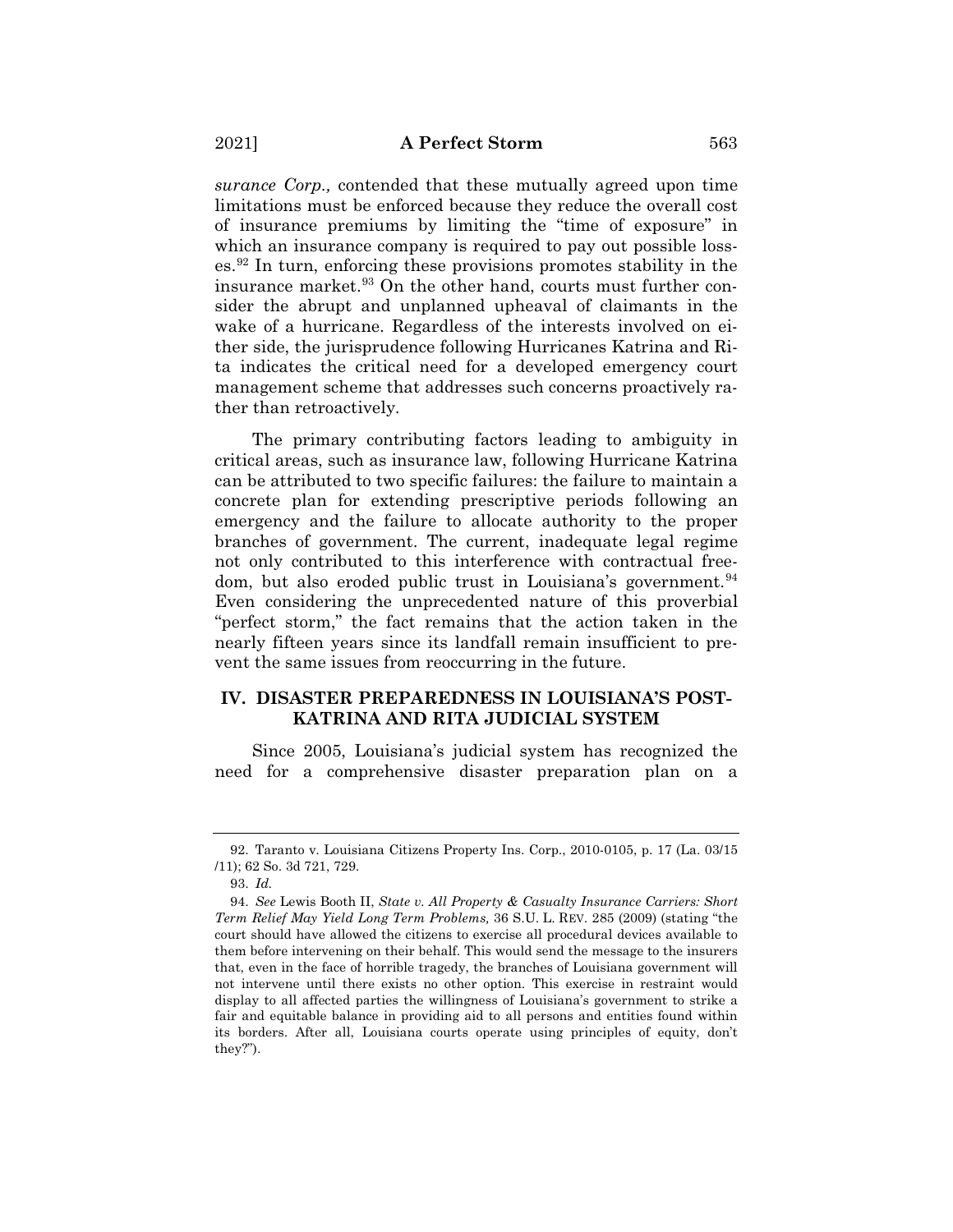statewide scale.<sup>95</sup> Noting the decentralized nature of Louisiana's judicial branch, the Office of the Judicial Administrator acknowledged that practical challenges will inevitably arise when planning for disaster recovery and continuity of operations.<sup>96</sup> Shortly after the Hurricanes, the Louisiana District Judges Association (LDJA) formed a Disaster Recovery Planning Committee.97 The Chief Justice of the Louisiana Supreme Court chaired the Judiciary Subcommittee Southeast Louisiana Criminal Justice Task Force in the wake of Hurricanes Katrina and Rita, which spurred the coordination of recovery efforts within Louisiana's judiciary.98 Additionally, the Louisiana court system became involved in the State Unified Command Group (UCG), which sought to unify senior leaders, collectively manage disaster-preparedness plans, and provide related information to critical officials amidst a natural disaster.99 The Louisiana Supreme Court also became involved in outreach to local courts through its implementation of the Louisiana District Judges Association (LDJA) and began to provide regular evaluation of the disaster preparedness initiatives of each local court.<sup>100</sup> Additionally, the NCSC has urged Louisiana courts to adopt Continuity of Operations Plans (COOP) to establish a concrete set of rules for the court to follow in the event of an emergency.<sup>101</sup>

While the Louisiana judiciary's efforts to maintain continuity of operations have proved to be excellent resources to courts for subsequent natural disasters, efforts to set in place a better plan for managing legal deadlines due to emergencies are scarce. Today, suspension of legal deadlines following disaster and emergency situations proves to be equally as unclear as it was in 2005.102 Despite the grave legal uncertainty caused by Governor Blanco's executive orders and ensuing legislation, only slight efforts have been made to streamline a system for managing legal

<sup>95.</sup> *See generally Emergency Preparedness and Continuity of Operations—"Lessons Learned,"* LA. SUP. CT., https://www.ncsc.org/\_\_data/assets/pdf\_file/0026/15299/ncscdisaster-preparedness-louisiana-summary.pdf (last visited Feb. 18, 2021).

<sup>96</sup>*. Emergency Preparedness and Continuity of Operations—"Lessons Learned,"* LA. SUP. CT., https://www.ncsc.org/\_data/assets/pdf\_file/0026/15299/ncsc-disasterpreparedness-louisiana-summary.pdf (last visited Feb. 18, 2021).

<sup>97</sup>*. Id.*

<sup>98</sup>*. Id.*

<sup>99.</sup> *Id.*

<sup>100</sup>*. Id.*

<sup>101</sup>*. Id.*

<sup>102.</sup> *See, e.g*., LA CIV. CODE ART. ANN. 3472.1 (2021).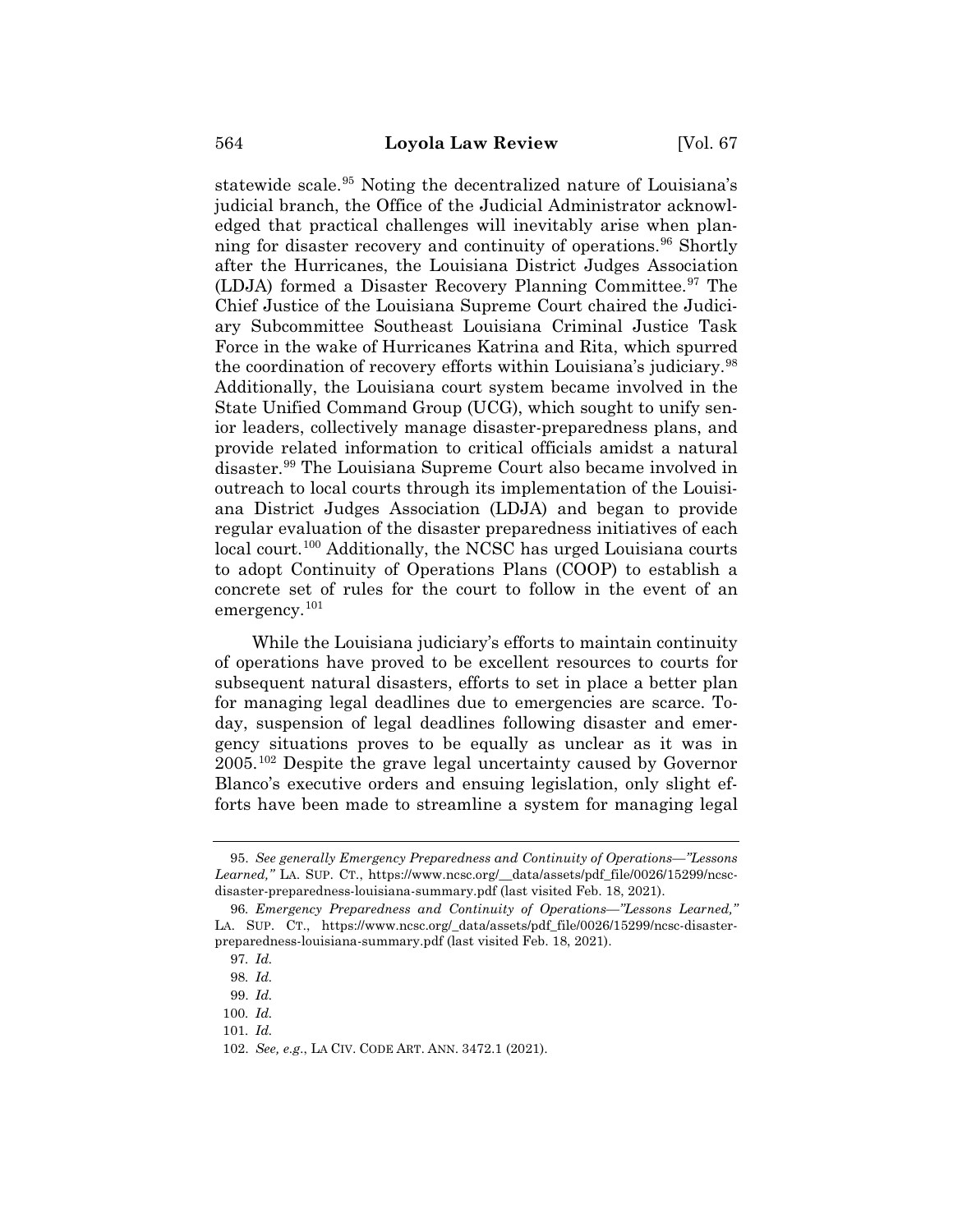deadlines following a natural disaster. COOP initiatives have provided courts with "playbooks for the next disasters" and have taken strides to digitalize records. These initiatives include contingency plans for displacements of court officials, offsite computer backup programs, and emergency contact systems. However, the deeper legal issue of prescription and the power to control it still lingers in the background."103

Amidst the onset of the COVID-19 pandemic in Louisiana around March of 2020, legal practitioners again found themselves questioning the Governor's authority to suspend legal deadlines under the Louisiana Disaster Act. Furthermore, concerns again mounted regarding the implications of the Governor's Executive Orders. Just as in 2005, claimants and practitioners found themselves reliant on the state legislature to both ratify and clarify the Orders via the implementation of 2020 La. Act. No. 162. Months later, in June 2020, the Louisiana legislature effectively adopted Civil Code article  $3472.1$ .<sup>104</sup> This article states, in pertinent part:

Notwithstanding any other provisions of the law, in the event the governor declares a state of emergency or disaster pursuant to R.S. 29:721 through 772, the Supreme Court of Louisiana may enter an order or series of orders as deemed necessary and appropriate to suspend all prescriptive and peremptive periods for a period of time not to exceed ninety days. Thereafter, should the need for continuing suspension be necessary to preserve access to the courts, the governor may issue executive orders as deemed appropriate. The period of suspension authorized by the provisions of this Article shall terminate upon the earlier of an order of the Supreme Court of Louisiana or upon termination of the declared state of disaster or emergency. Nothing in this Article limits the authority of the governor or the legislature to act in accordance with its authority.<sup>105</sup>

Although an improvement from Louisiana's abysmal attempts at creating piecemeal legislation to handle matters once they arise, the recently enacted Civil Code article falls short in several critical ways. First, article 3472.1 still does not vest authority in the Supreme Court of Louisiana to suspend legal dead-

<sup>103.</sup> G.M. Filisko, *What did Katrina Teach Us*?, ABA JOURNAL (July 1, 2011), https://www.abajournal.com/magazine/article/what\_did\_katrina\_teach\_us/.

<sup>104.</sup> *See* LA. CIV. CODE ANN. art. 3472.1 (2021).

<sup>105.</sup> *Id.*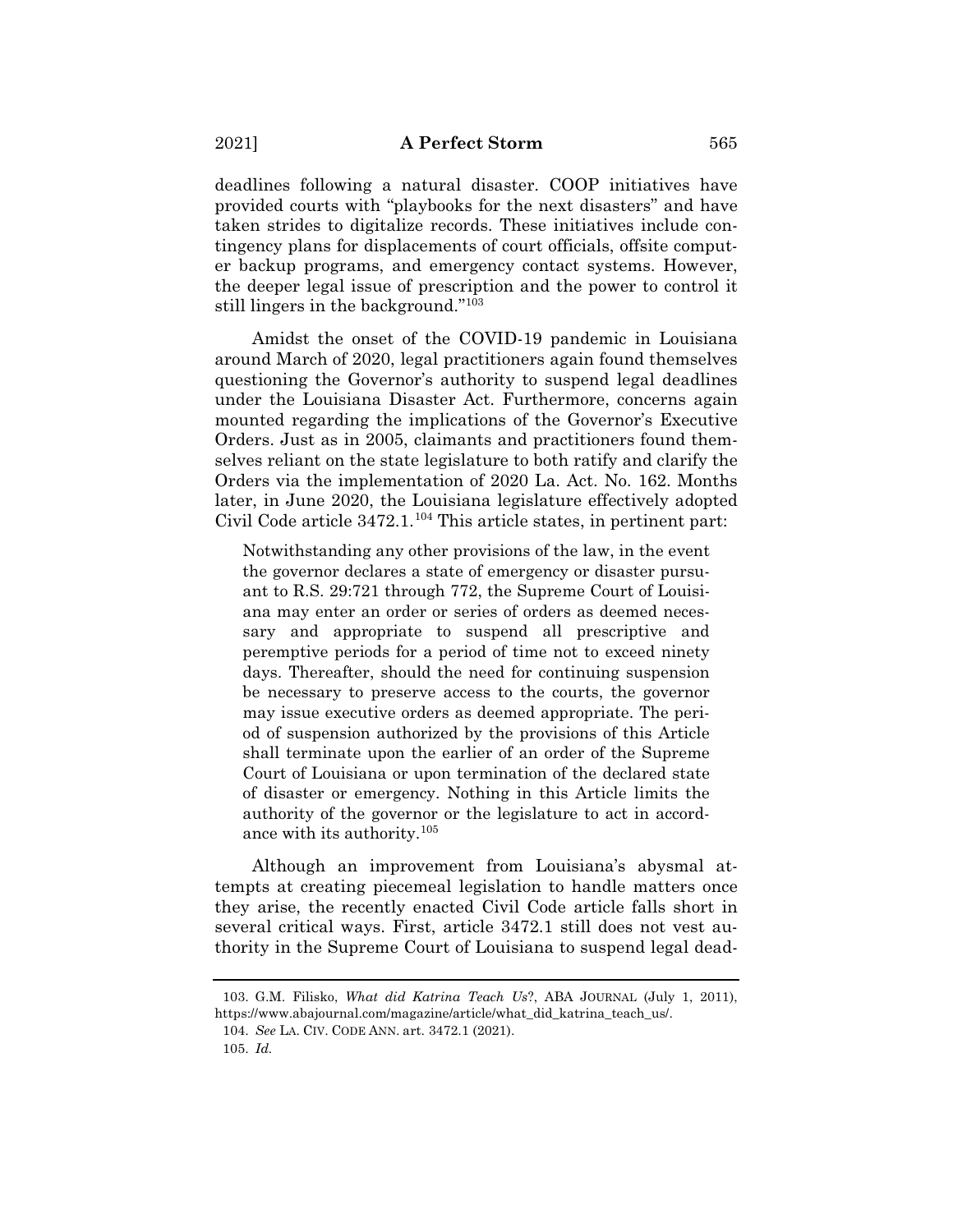lines unless and until the Governor declares a state of emergency.106 In effect, this means that the Court remains without authority to suspend deadlines in emergency situations that may not quite require a declaration of emergency, but still have the potential to impair residents' constitutional right to court access. Second, the article only allows for the Court to suspend prescriptive periods for a maximum total of ninety days.<sup>107</sup> After the ninety days have elapsed, the new regime no longer applies, and individuals must again rely on the issuance of executive orders by the Governor. Such reliance again raises concerns about the Governor's authority to manage legal deadlines in the first place under the Louisiana Disaster Act. This raises the question of whether an executive order enacted under this code article would then require ratification by the legislature to be effective.

# **A. ROOM FOR IMPROVEMENT:ACOMPARISION OF LOUISIANA'S STATUTORY REGIME FOR EMERGENCY SUSPENSION OF DEADLINES WITH THAT OF OTHER STATES**

Louisiana lags far behind other states who have taken strides to learn from our mistakes as well as their own emergency situations.<sup>108</sup> In instances of disaster, a judiciary's problems are often administrative and managerial in nature; historically, state governments have granted local court systems little authority to control their own disaster recovery scheme.<sup>109</sup> Because of state courts' "decentralized and localized fashion," the executive and legislative branch often maintain much of the power to call the shots in emergency management. While other states inevitably face the same struggle over authority to control the courts, many similarly situated states have adopted judicial disaster management plans designed to combat the very problems faced by Louisiana. Thus, a comparison of these states' emergency management schemes is warranted.

<sup>106.</sup> *See* LA. CIV. CODE ANN. Art. 3472.1 (2021).

<sup>107</sup>*. Id.*

<sup>108.</sup> William Raftery, *Disaster Recovery: Spotlight on State Courts*, NAT'L ASS'N ATT'YS GEN. (Jan. 2, 2019), https://www.naag.org/disaster/attorney-general-journal /state-courts-disaster-recovery/.

<sup>109</sup>*. Id.*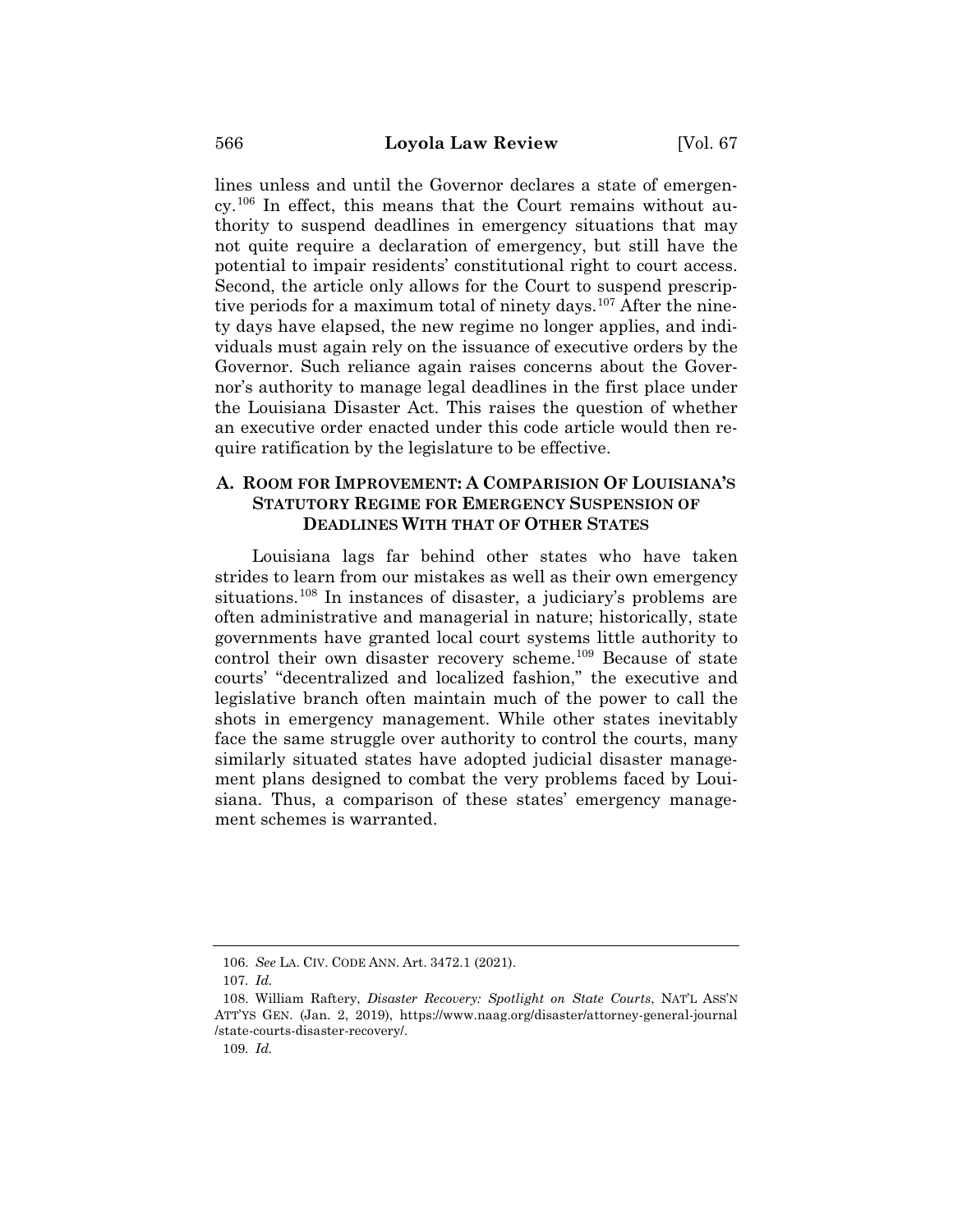## **B. SEPTEMBER 11, 2001, AND COVID-19 IN NEW YORK: WAITING ON THE GOVERNOR TO SAVE THE LEGAL SYSTEM**

After September 11, 2001, New York called into question local courts' emergency management schemes.110 Following the terrorist attacks, then-Governor George Pataki invoked his legislatively conferred authority to issue Executive Order No. 113.7, which temporarily suspended some legal claims.<sup>111</sup> Notably, Governor Pataki did not suspend all claims, but instead only suspended those which would have lapsed during the state of emergency.112 Later, Governor Pataki declared that the suspension period would come to a general end on October 12, 2001, but those directly affected by the disaster would have a lengthier deadline of November 8, 2001, to file their claims.<sup>113</sup> In 2009, New York enacted legislation which essentially repealed the existing statutory regime set in place to manage judicial emergencies.<sup>114</sup> Senate Bill S2849 was introduced at the behest of New York's Judicial branch in efforts to modernize the State's emergency management system.115 Under then existing Judiciary Law, the Governor, the Mayor, or presiding judge of a court (if the governor has not acted), all possessed authority to relocate court operations to other locations within that court's district.116 Advocates for the bill noted two significant issues with this statutory scheme.<sup>117</sup> First, the bill's sponsors noted that limiting a court's ability to relocate to an area within the affected district was not practical given concerns that "modern threats ranging from the natural (e.g. avian flu, flood) to the manmade (e.g. terror attack) can effectively paralyze a court's entire district."118 Second, sponsors

116. *Id.*

117*. Id*.

<sup>110.</sup> William Raftery, *Disaster Recovery: Spotlight on State Courts*, NAT'L ASS'N ATT'YS GEN. (Jan. 2, 2019), https://www.naag.org/disaster/attorney-general-journal /state-courts-disaster-recovery/.

<sup>111.</sup> Exec. Order No. 113.7, 2001-40 N.Y. St. Reg. 84 (Sept. 11, 2001).

<sup>112</sup>*. Id.*

<sup>113.</sup> Exec. Order No. 113.28, 2001-43 N.Y. St. Reg. 101 (Oct. 4, 2001); *see also* Benjamin West Janke, *Revisiting Contra Non Valentem in Light of Hurricanes Katrina and Rita*, 68 LA. L. REV. 497, 521-22 (2008).

<sup>114.</sup> *See* N.Y. JUD. LAW § 8 (McKinney 2019); *see* William Raftery, *Maintaining Court Operations when Disaster Strikes: Emergency Powers*, NAT'L CTR. STATE CTS. (Sept. 2017), https://ncsc.contentdm.oclc.org/digital/collection/ facilities/id/208.

<sup>115. 2009</sup> Legis. Bill History N.Y. S.B. 2849, *Sponsor Memo*, https:/ /www.nysenate.gov/legislation/bills/2009/S2849.

<sup>118. 2009</sup> Legis. Bill History N.Y. S.B. 2849, *Sponsor Memo,* https:/ /www.nysenate.gov/legislation/bills/2009/S2849.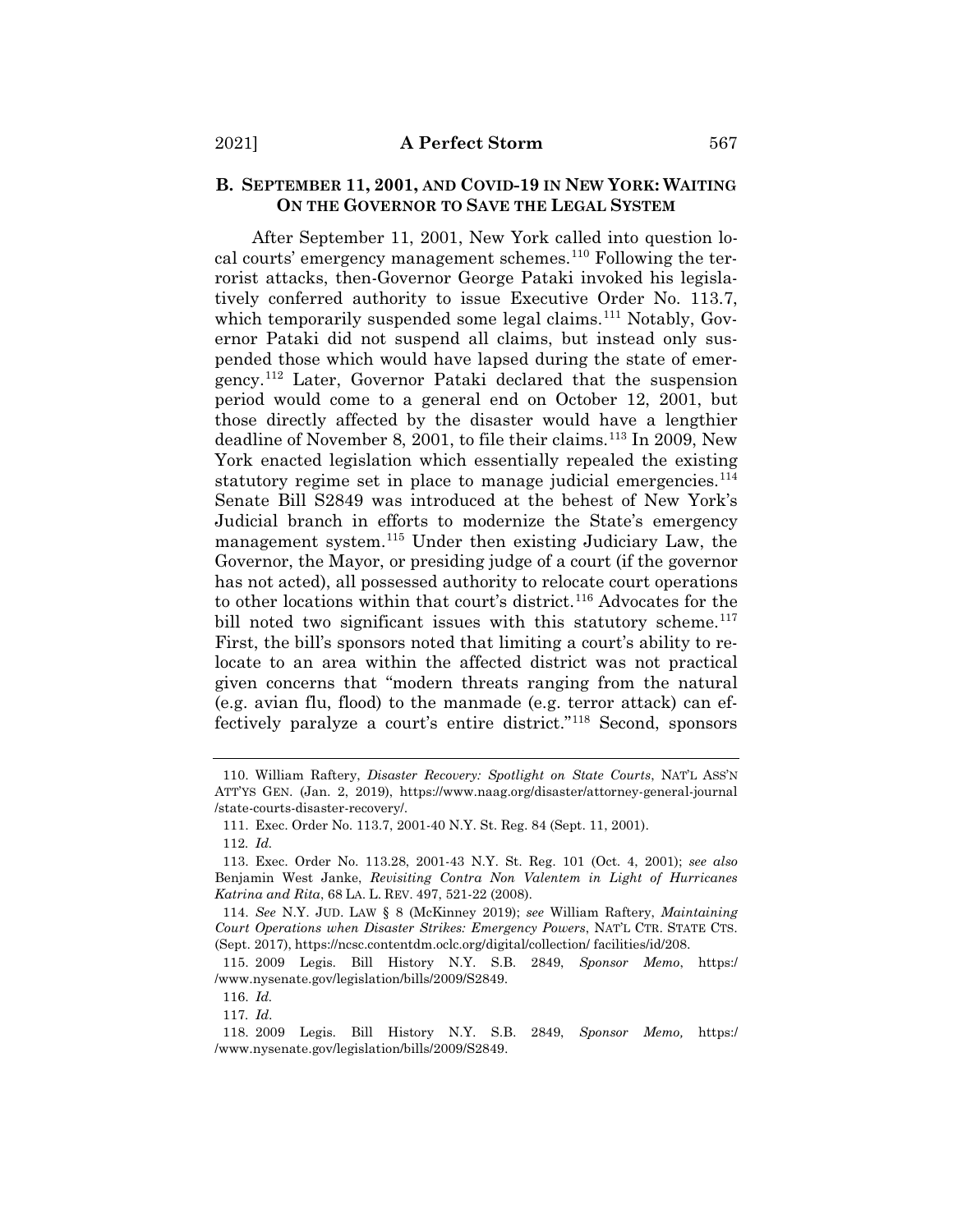argued that the then-existing scheme provided for a "fracturing" of court relocation authority across multiple authorities.119 Specifically, the sponsors claimed that "it is the Chief Judge and Chief Administrative Judge that have the systemwide power and resources to ensure that courts function properly in a temporary location."120

Ultimately, the New York Legislature enacted a new statutory regime which repealed the old judicial management scheme.<sup>121</sup> Current law now provides that if a court becomes "unsafe or impractical for the holding of a trial court," the governor possesses the authority to provide a new location for court operations only after consulting with the Chief Judge. $122$  In situations where the governor has not acted, the law grants authority to the Chief Judge to act.123 Still, the legislature grants the Governor of New York broad authority to act under New York's Executive Laws:

Subject to the state constitution, the federal constitution and federal statutes and regulations, the governor may by executive order temporarily suspend specific provisions of any statute, local law, ordinance, or orders, rules or regulations, or parts thereof, of any agency during a state disaster emergency, if compliance with such provisions would prevent, hinder, or delay action necessary to cope with the disaster.<sup>124</sup>

Significantly, the legislature amended Section 29-A of the Executive laws of New York (quoted above) upon the onset of the COVID-19 pandemic in March 2020 to both "clarify that a disaster declaration can be issues for an urgent or impending threat of wide spread injury or loss of life resulting from disease outbreak" and "to allow the Governor to issue directives when a state disaster emergency is declared to allow for appropriate response to such a disaster."125 Section 29-A as amended was slated for repeal

<sup>119.</sup> *Id.*

<sup>120.</sup> *Id.*

<sup>121.</sup> *See* N.Y. JUD. LAW § 8 (McKinney 2019).

<sup>122. 2009</sup> Legis. Bill History N.Y. S.B. 2849, *Sponsor Memo*, https:/ /www.nysenate.gov/legislation/bills/2009/S2849; *See* N.Y. JUD. LAW § 8 (McKinney 2019).

<sup>123.</sup> N.Y. JUD. LAW § 8 (McKinney 2019).

<sup>124.</sup> *Id.* at § 29-a.

<sup>125. 2020</sup> Sess. Law News of N.Y. Ch. 23 (S. 7919) (McKinney).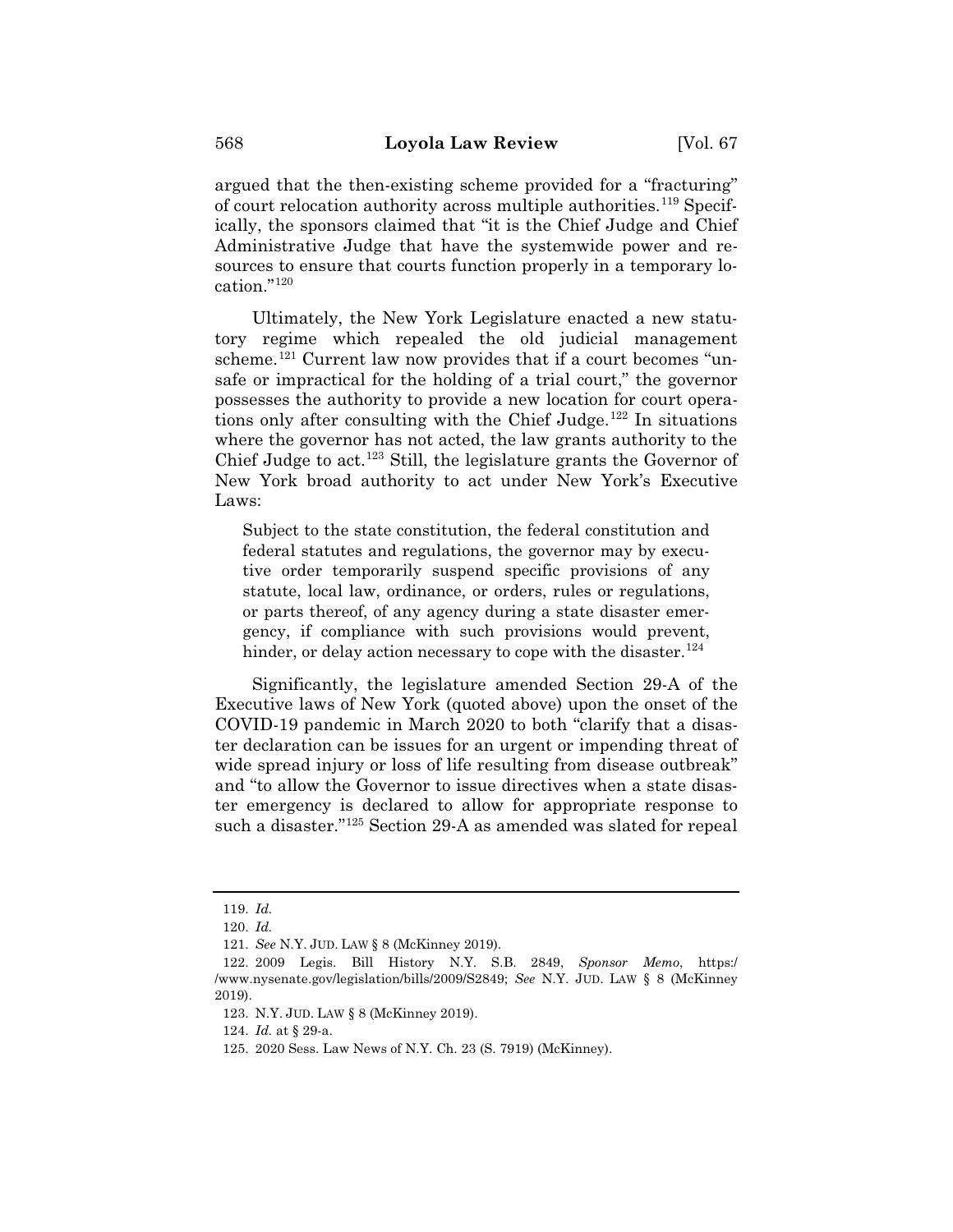on April 30, 2021.126 In March of 2021, the legislature declared the need to "restore the pre-pandemic balance of power of the governor and legislature, and to continue to move forward with the response and recovery while maintaining the authority of public-health focused directives taken by the Governor, with reasonable limitations, during the possibly waning days of the pandemic."127 While New York has taken steps to address concerns over the fracturing of legal authority in terms of court relocation, the Governor of New York still possesses sole authority to suspend legal deadlines. Just as Louisiana has faced challenges with its nearly identical scheme, New York has recently suffered from the same setbacks. As recently as March of 2020, Governor Andrew Cuomo declared a statewide disaster emergency amidst the outbreak of the COVID-19 pandemic.<sup>128</sup> Notably, action to toll legal deadlines during the novel COVID-19 outbreak was not immediate. Rather, these deadlines were tolled only after eighteen state senators penned a letter to Governor Cuomo requesting that he invoke his power to suspend laws to toll the statutes of limitation.129 Despite the Office of Court Administration's efforts to manage the COVID-19 crisis in its courts, the power to suspend legal deadlines ultimately remains in the hands of the Governor.<sup>130</sup> In the words of the New York senators who penned this open-letter to Governor Cuomo: "Prosecutors, litigants, and attorneys should not have to choose between placing themselves at risk of exposure to COVID-19 and pursuing civil and criminal justice."131 The Governor ultimately acted on the Senators' proposal via executive order after the New York State Bar Association and acting Attorney General Leticia James publicly backed the suspension of legal deadlines. Prior to the issuance of the order, At-

<sup>126.</sup> *Id.*

<sup>127. 2021</sup> Sess. Law News of N.Y. Ch. 71 (S. 5357) (McKinney).

<sup>128.</sup> Exec. Order No. 202, 9 NYCRR 8.202 (Mar. 7, 2020).

<sup>129.</sup> Emma Cueto, *NY Gov. Urged to Pause Court Deadlines over COVID-19*, LAW360 (Mar. 20, 2020), https://www.law360.com/articles/1255226/ny-gov-urged-topause-court-deadlines-over-covid-19.

<sup>130.</sup> *See* Emma Whitford, *NY Landlords can File Cases Despite Eviction Moratorium*, LAW360 (March 18, 2020), https://www.law360.com/newyork/articles /1254495/ny-landlords-can-file-cases-despite-eviction-moratorium; *see also* Letter from N.Y. State Senator Brad Hoylman et al., to N.Y. Gov. Andrew Cuomo (Mar. 19, 2020), https://www.nysenate.gov/sites/default/files/article/attachment/bh\_- \_2020.03.19\_-\_letter\_to\_gamc\_re\_sol\_tolling.pdf.

<sup>131.</sup> Letter from N.Y. State Senator Brad Hoylman et al., to N.Y. Gov. Andrew Cuomo (Mar. 19, 2020), https://www.nysenate.gov/sites/default/files/article /attachment/bh\_-\_2020.03.19\_-\_letter\_to\_gamc\_re\_sol\_tolling.pdf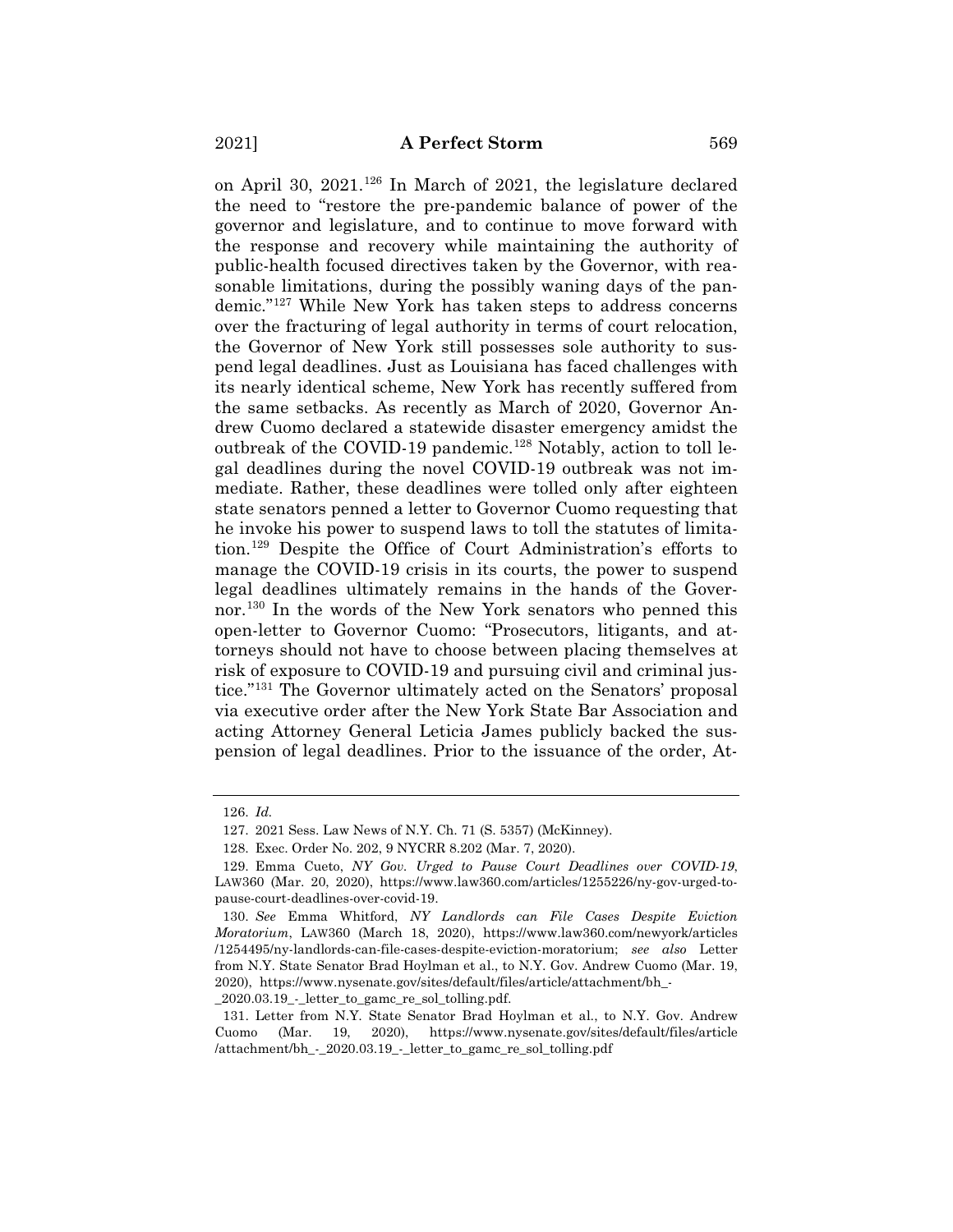torney General James asserted: "Right now, New Yorkers are faced with such a predicament—either they ignore calls for social distancing in order to submit documents to a court by a fixed deadline, or they abandon their right to seek justice through the judiciary all together."132

The ultimatum described by the New York Senators and Attorney General James is ultimately not unique to New York. Rather, New York's current situation closely parallels the legal uncertainties faced by the Louisiana Court system after Katrina. Since the issuance of this initial executive order suspending deadlines, Governor Cuomo has issued several additional orders.<sup>133</sup> Due to variance in the language of the orders, the legal community struggled to determine which terms applied and how such terms would affect their clients' legal claims.134 Specifically, attorneys and claimants faced uncertainty as to whether Cuomo's orders tolled or suspended the applicable statute of limitations. The ambiguity in the orders and questions regarding the extent of the Governor's powers to either toll or suspend deadlines exemplifies the larger issues that arise from such a grant of power to the Governor alone. As a result, this misplacement of power solely in the Executive to make these critical decisions regarding legal claims has been an overarching issue in New York's COVID-19 legal suspension debacle. New York's drawn-out response to court management in the wake of the COVID-19 pandemic further demonstrates the risks that states like Louisiana continue to impose on its citizens. In bifurcating power to suspend deadlines between the Judiciary and the Executive Branch, the Louisiana government almost inevitably puts its citizens at risk of confusion regarding the viability of their legal claims. In situations such as this one, where social distancing and public safety reign supreme, inconsistency between governmental branches can be life threatening, as tenants struggling to understand their rights may leave their self-quarantine to physically go into the courthouse and resolve the situation.

<sup>132.</sup> Emma Cueto, *NY Gov. Urged to Pause Court Deadlines over COVID-19*, LAW360 (Mar. 20, 2020), https://www.law360.com/articles/1255226/ny-gov-urged-topause-court-deadlines-over-covid-19.

<sup>133.</sup> Adam Swanson & Stephanie Pisko, *NY Courts Deadline Extensions Bring Confusion for Litigants,* LAW360 (Oct. 29,2020), https://www.law360.com/articles /1324021/ny-court-deadline-extensions-bring-confusion-for-litigants. 134. *Id.*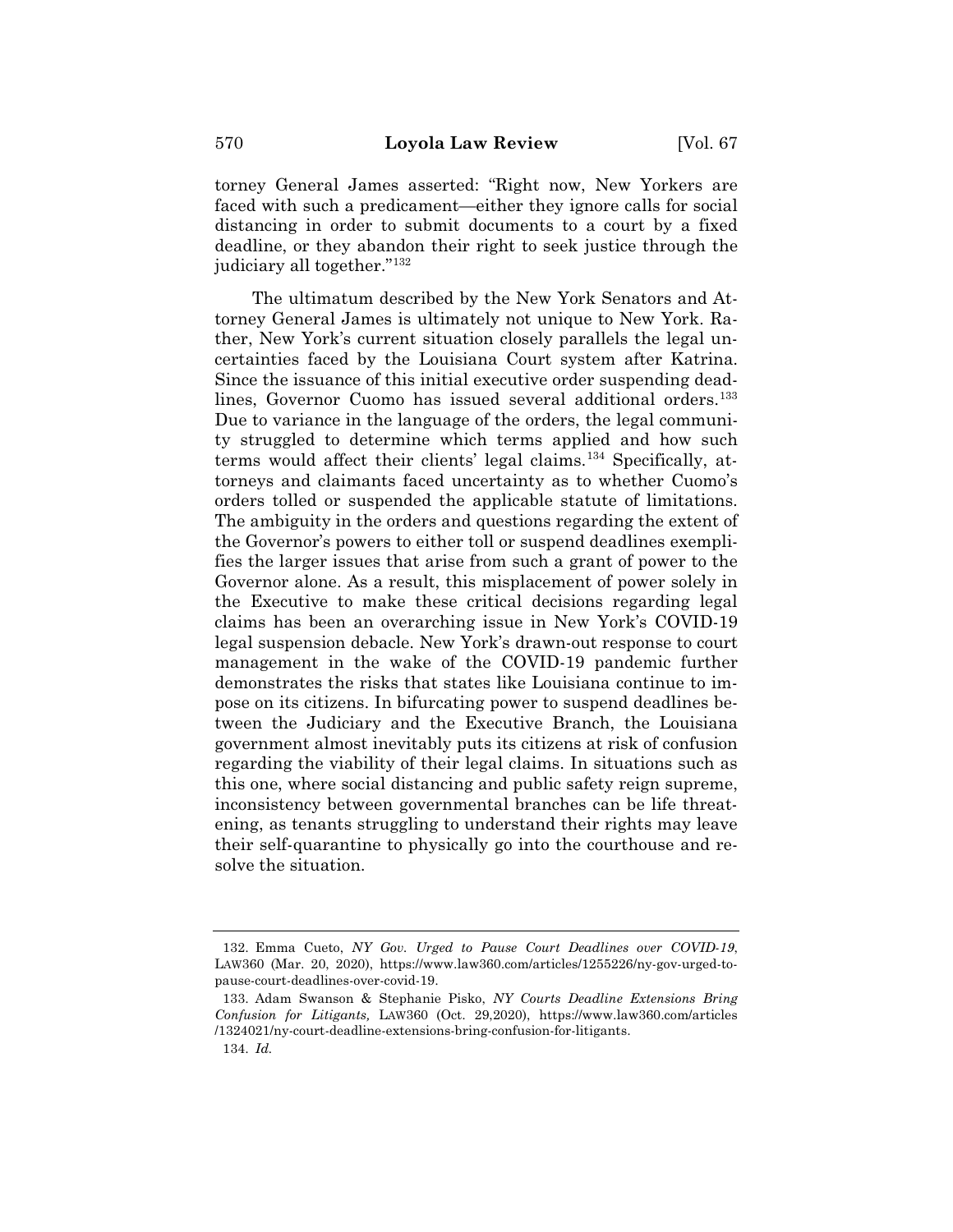## **C. SHOULD HURRICANE PRONE STATES HAVE TO RELY ON AN EXECUTIVE EMERGENCY DECLARTION TO SUSPEND DEADLINES? AN ANALYSIS OF TEXAS'S AND FLORIDA'S ACTIONS SINCE HURRICANE KATRINA**

While Louisiana certainly can and should learn from the missteps of New York, a hurricane or natural disaster situation is inherently different than the terrorist attacks and viral pandemic New York faced. In a hurricane based statewide emergency, oftentimes most of the affected citizens are displaced from their homes. Displacement makes communication among court management difficult, if not nearly impossible in some situations. As noted by then-Orleans Parish Judge Madeleine Landrieu: "Nothing on this scale has ever happened in this country—unlike the terrorist attacks in New York and Washington D.C. on September 11, 2001—Hurricane Andrew and other huge disasters, like Katrina, the authority to fix the disaster was itself in the disaster."135

Unlike the COVID-19 crisis, where most individuals are sheltering in place with effective means of communication, a hurricane often hinders technological communication and, moreover, impedes access to court records and necessary documents through the physical destruction of courthouses and office buildings. Further, terrorist attacks and viral pandemics are not frequently occurring crises which can be anticipated fully. In contrast, hurricanes are common in the Gulf South, and advancements in hurricane detection methods provide advanced knowledge of both the likelihood that a state will suffer a future hurricane and where the storm may hit. For these reasons, hurricane-prone states can proactively mitigate the devastation that hurricanes have historically brought to legal systems.

#### **1. TEXAS'S STEPS AND MISSTEPS AMIDST HURRICANE SEASON**

Several hurricane-prone states have recently reconsidered who should possess the authority to suspend legal deadlines in emergency situations, along with what the scope of that power should be.136 In 2017, Hurricane Harvey slammed into the Texas

<sup>135.</sup> Sandi McCarthy-Brown & Susan L. Waysdorf*, Katrina Disaster Family Law: The Impact of Hurricane Katrina on Families and Family Law*, 42 IND. LAW J. 721, 725 (2009).

<sup>136.</sup> *See* William Raftery, *Maintaining Court Operations when Disaster Strikes: Emergency Powers*, NAT'L CTR. STATE CTS. (Sept. 2017), https://ncsc.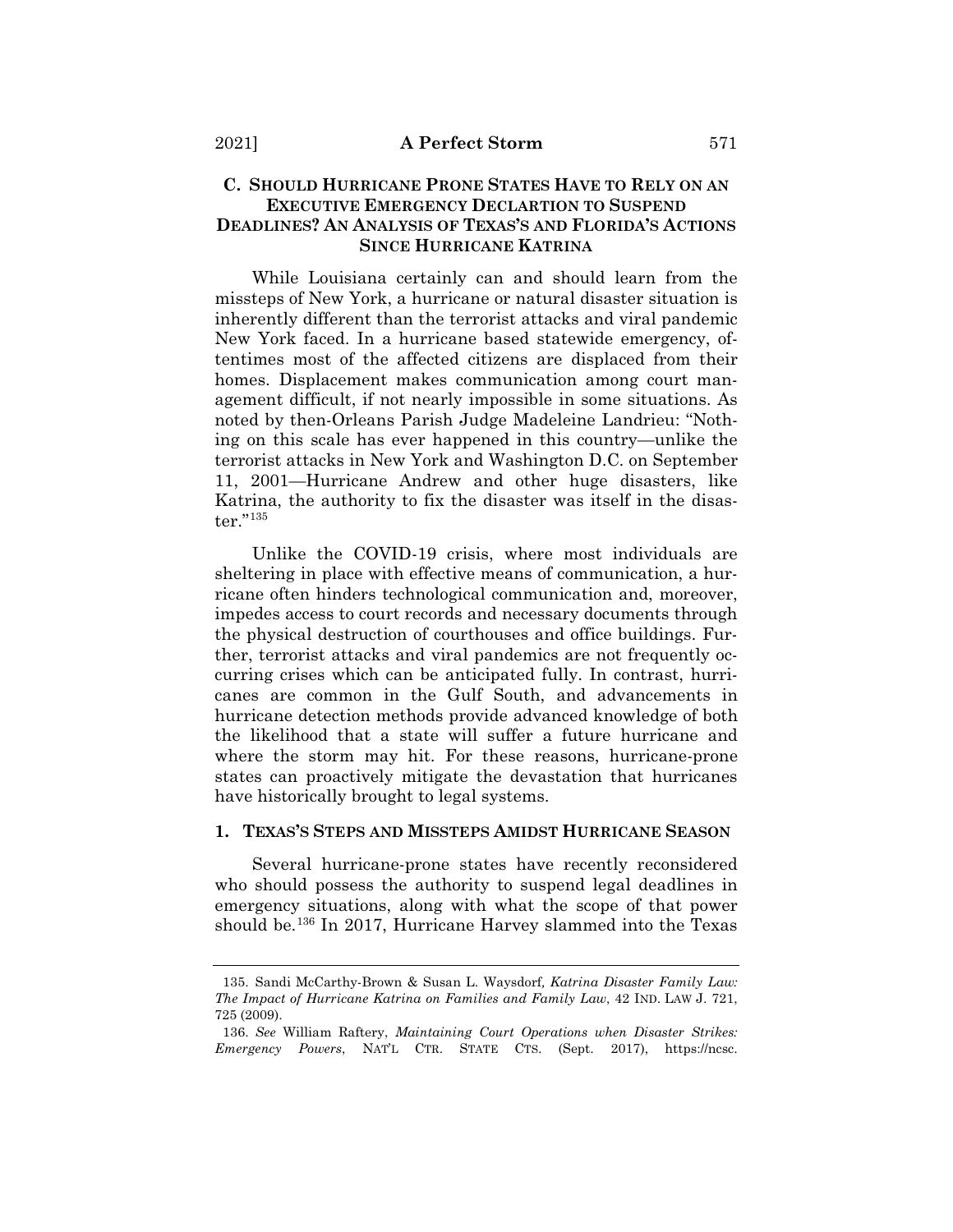coast, putting to the test Texas's own court emergency management scheme.<sup>137</sup> Significantly, Texas updated its method of suspending court proceedings in 2009, following Hurricane Katrina.138 Under the version of Texas Government Code 22.0035 in place during 2017, the Texas Supreme Court was granted authority to "modify or suspend procedures for the conduct of any court proceeding affected by a disaster during the pendency of a disaster declared by the governor."139 At the time, this order was limited to thirty days unless later renewed by the Supreme Court.<sup>140</sup> Significantly, Section 22.0035 grants authority to modify or suspend procedures exclusively to the Supreme Court, the chief justice of the supreme court, the court of criminal appeals, or the presiding judge of the court of criminal appeals, respectively, depending on the those higher up in the hierarchy's ability to act in wake of the disaster.<sup>141</sup> Furthermore, only the chief justice of the supreme court possesses the authority to renew the order beyond the ninety day time limitation.<sup>142</sup>

Invoking its authority under this provision, the Supreme Court of Texas issued an emergency order following Hurricane Harvey which merely encouraged Texas courts to consider "disaster-caused delays as good cause for modifying or suspending all deadlines and procedures."143 In essence, this permissive language order reads as a mere suggestion to courts. The next day, the Supreme Court of Texas issued a second order, which stated that if a statute of limitation was not subject to a good-cause exception, that statute of limitation would be suspended for civil suits provided that Hurricane Harvey prevented the claim from

contentdm.oclc.org/digital/collection/facilities/id/208; *see also* William Raftery, *Disaster Recovery: Spotlight on State Courts*, NAT'L ASS'N ATT'YS GEN. (Jan. 2, 2019), https://www.naag.org/disaster/attorney-general-journal/state-courts-disasterrecovery/.

<sup>137.</sup> *See* William Raftery, *Maintaining Court Operations when Disaster Strikes: Emergency Powers*, NAT'L CTR. STATE CTS. (Sept. 2017), https://ncsc. contentdm.oclc.org/digital/collection/facilities/id/208.

<sup>138.</sup> *See id.*

<sup>139.</sup> TEX. GOV'T CODE ANN. § 22.0035 (West 2009).

<sup>140.</sup> *Id.*

<sup>141.</sup> TEX. GOV'T CODE ANN. § 22.0035(c-e) (West 2009).

<sup>142.</sup> *Id.* at § 22.0035.

<sup>143</sup>*. Emergency Order Authorizing Modification and Suspension of Court Procedures in Proceedings Affected by Disaster*, TEX. SUP. CT. (Aug. 28, 2017), https:/ /www.txcourts.gov/media/1438759/179091.pdf.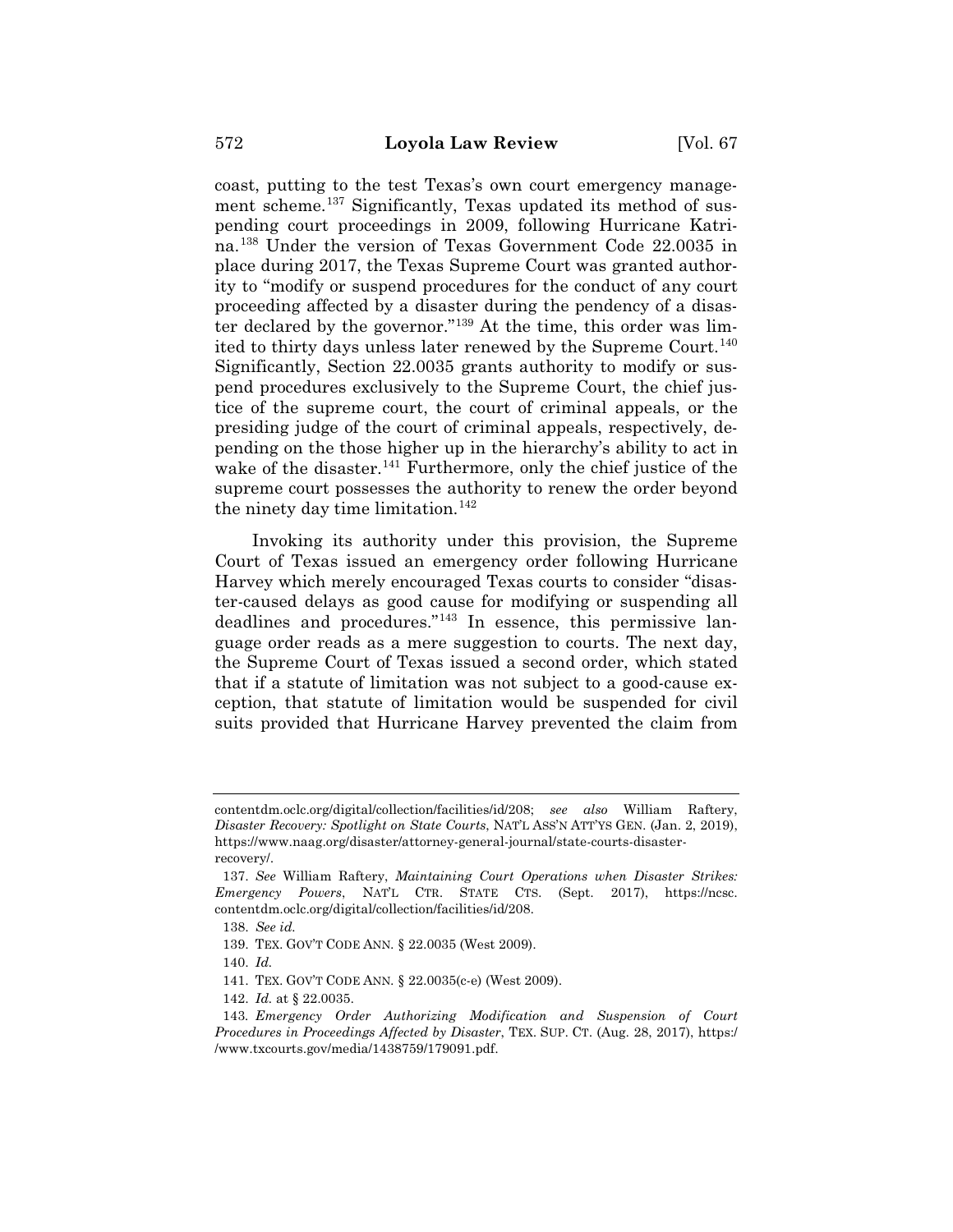being timely filed.<sup>144</sup> These orders represent a shift in court management schemes following both Hurricane Katrina and the September 11 terrorist attacks.<sup>145</sup> As noted by one legal expert, Texas's practices following Hurricane Harvey demonstrate efforts "to provide state courts more explicit authority to move, modify, or even suspend their proceedings to address crises."146

Texas's Hurricane Harvey response reflected a positive change in that it allowed courts more effective control of their own activities in the wake of a statewide emergency. However, Texas's response still missed the mark for achieving a truly streamlined court emergency management scheme for several reasons. First, the 2009 law still required courts to rely on a declaration of disaster by the governor, which may prevent courts from acting in their own best interest during an emergency. For instance, situations may arise which require court closure to protect the public interest but do not necessarily warrant a declaration of a statewide emergency, including scenarios where court administrators may feel that court access is unduly hindered.<sup>147</sup> Second, the Texas Supreme Court issued seven orders within the first week of Harvey, which likely proved to be confusing and overwhelming for litigants and attorneys across the state.<sup>148</sup>

#### **2. FLORIDA'S LESSONS LEARNED FROM HURRICANE SEASON**

One month following Hurricane Harvey's landfall in Texas, Florida faced its own natural disaster—Hurricane Irma.<sup>149</sup> However, the Florida judiciary possessed unique authority to issue administrative orders to suspend legal deadlines, thus allowing for the streamlined emergency management of the court sys-

<sup>144.</sup> *Emergency Order on Statutes of Limitation in Civil Cases*, TEX. SUP. CT. (Aug. 29, 2017), https://www.txcourts.gov/media/1438804/179098.pdf.

<sup>145.</sup> *See* William Raftery, *Maintaining Court Operations when Disaster Strikes: Emergency Powers*, NAT'L CTR. STATE CTS. (Sept. 2017), https:/ /ncsc.contentdm.oclc.org/digital/collection/facilities/id/208.

<sup>146.</sup> *See id.*; *see also* William Raftery, *Disaster Recovery: Spotlight on State Courts*, NAT'L ASS'N ATT'YS GEN. (Jan. 2, 2019), https://www.naag.org/disaster/attorneygeneral-journal/state-courts-disaster-recovery/.

<sup>147.</sup> *See generally* TEX. GOV'T CODE ANN. § 22.0035 (West 2009).

<sup>148.</sup> Dylan O. Drummond, *Texas Supreme Court and Court of Criminal Appeals Pass Emergency Relief Orders in Hurricane Harvey's Wake*, TEX. SUP. CT. HIST. SOC'Y J., Fall 2017, at 59, 60.

<sup>149.</sup> *See* William Raftery, *Disaster Recovery: Spotlight on State Courts*, NAT'L ASS'N ATT'YS GEN. (Jan. 2, 2019), https://www.naag.org/disaster/attorney-general-journal /state-courts-disaster-recovery/.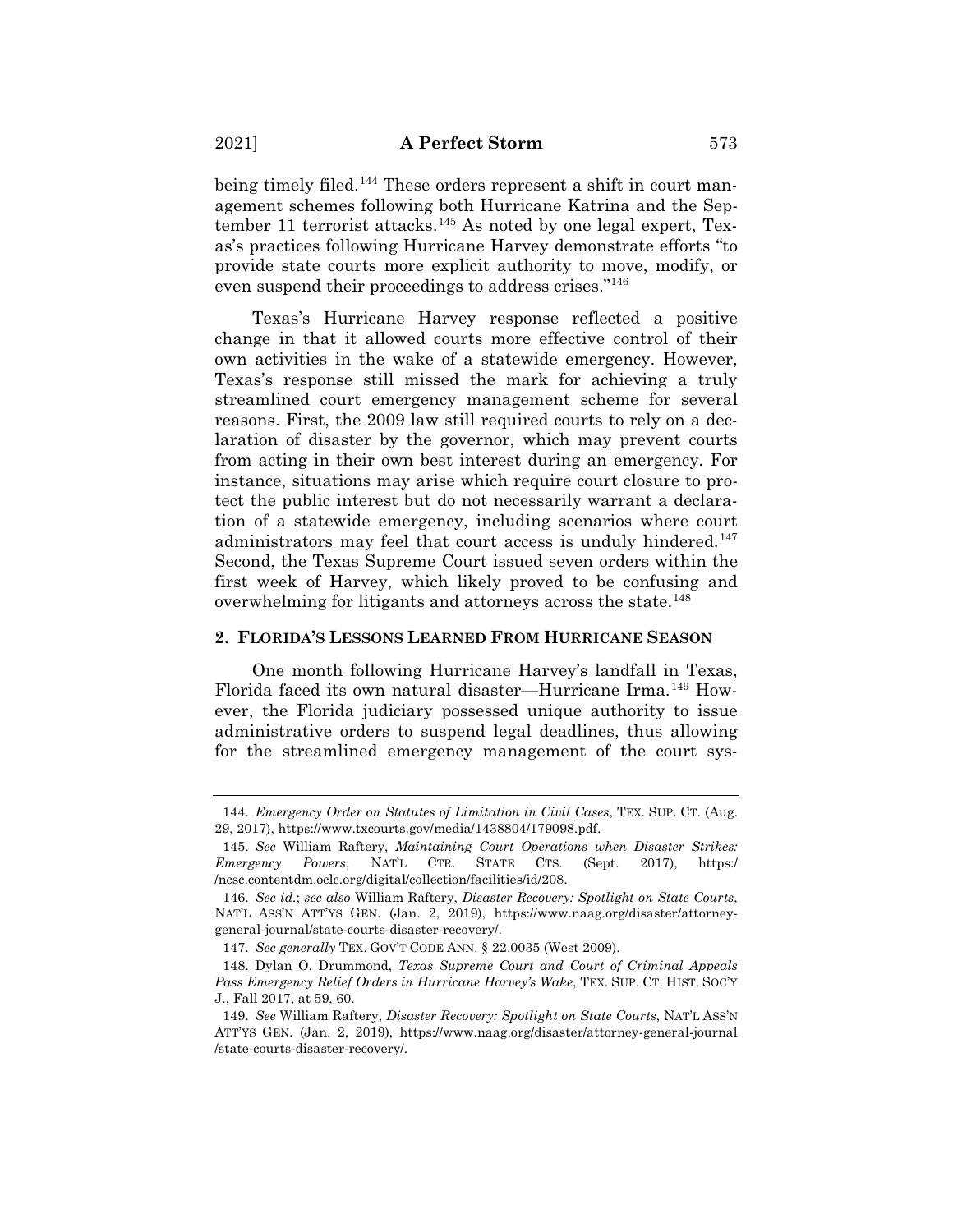tem.150 Notably, Florida's Constitution explicitly gives the Supreme Court the authority to "adopt rules for the practice and procedure in all courts."151 As the administrative official of the judicial branch and of the Florida Supreme Court, the Chief Justice wields the power to "direct the implementation of policies and priorities as determined by the supreme court for the operation of the branch and of the court."152 The Florida Rules of Judicial Administration expressly include within the Chief Justice's powers and duties the power to act sua sponte "to suspend, toll, or otherwise grant relief from time deadlines imposed by otherwise applicable statutes and rules of procedure for such period as may be appropriate."153 Thus, four days before Irma's landfall, Chief Justice Jorge Labarga proactively issued an administrative order which directed court closures and extended specific legal deadlines.<sup>154</sup> Importantly, the Chief Justice did not have to rely on the Governor's actions to issue an order.<sup>155</sup> Instead, Chief Justice Labarga relied on the authority vested in him via both the Florida Constitution and the Florida Rules of Judicial Administration.156 This authority bestowed upon the Chief Justice not only allowed him the ability to suspend legal deadlines without needing to rely on the Governor's order to do so, but also allowed him to act days before Hurricane Irma made landfall in Florida.<sup>157</sup>

The Chief Justice's actions in modifying court closures and legal deadlines did not immediately extend all legal deadlines for a thirty-day period. Rather, the Chief Justice's initial order only extended deadlines that would otherwise lapse on Thursday, September 7, 2017, to Monday, September 11, 2017.<sup>158</sup> In the days

<sup>150.</sup> *See generally* Admin. Order 17-46, *Closure of Florida State Courts in Preparation for Hurricane Irma*, FLA. SUP. CT. (Sept. 6, 2017), https:/ /www.floridasupremecourt.org/content/download/644750/file/AOSC17-46.pdf.

<sup>151.</sup> FLA. CONST. art. IV, § 2.

<sup>152.</sup> Fla. R. Jud. Admin., Rule 2.205(a)(2)(B), *amended by* 2020 Florida C.O. 0021 (effective Mar. 13, 2020).

<sup>153.</sup> *Id.* at Rule 2.205(a)(2)(B)(iv).

<sup>154.</sup> Admin. Order 17-46, *Closure of Florida State Courts in Preparation for Hurricane Irma*, FLA. SUP. CT. (Sept. 6, 2017), https://www.floridasupremecourt.org /content/download/241182/2131923/AOSC17-46.pdf.

<sup>155.</sup> *See generally id.*

<sup>156</sup>*. See id.*

<sup>157.</sup> *See* FLA. STAT. ANN. § 2.205, *amended by* 2020 Florida C.O. 0021 (effective Mar. 13, 2020).

<sup>158</sup>*. See* Admin. Order 17-46, *Closure of Florida State Courts in Preparation for Hurricane Irma*, FLA. SUP. CT. (Sept. 6, 2017), https://www.floridasupremecourt.org /content/download/241182/2131923/AOSC17-46.pdf.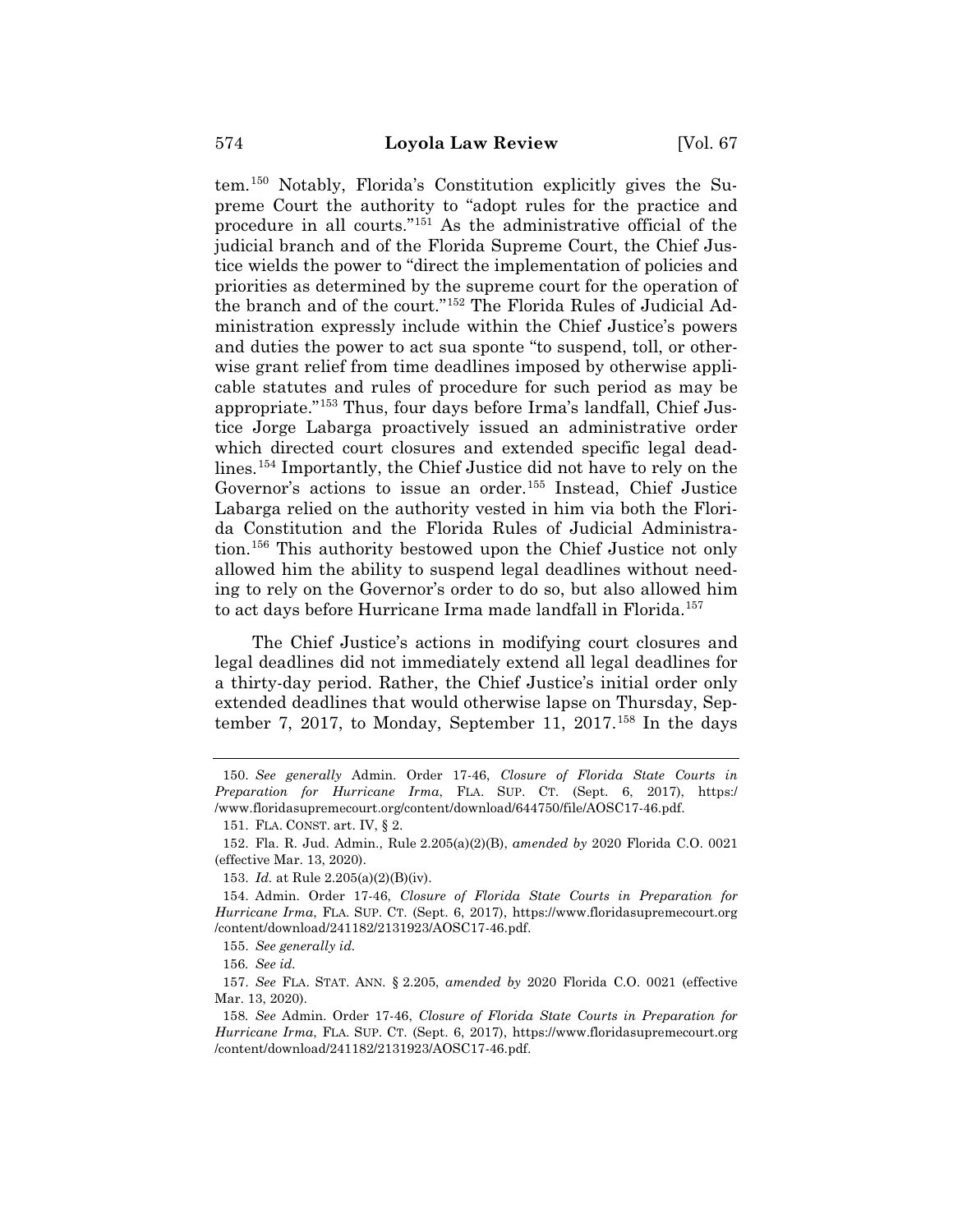following the Hurricane's landfall in Florida, the Chief Justice executed several subsequent orders which addressed the needs of specific counties regarding court closures and legal deadlines.<sup>159</sup> This kind of piecemeal extension of suspensive periods leaves room for confusion amongst claimants who may not be aware of the multiple orders. Further, the potential for gaps in the suspensive period create additional potential burdens on the legal community as they attempt to discern the implications of the orders. Additionally, the administrative orders also allowed for equitable extensions of judicial time limits on a case-by-case basis.<sup>160</sup>

Florida's post-Hurricane steps to manage court closures and deadlines are significant in that they represent a dramatic shift regarding the level of autonomy granted to the judiciary in hurricane- prone states. Unlike Texas and Louisiana, Florida essentially granted its Chief Justice ultimate authority to proactively address any court emergency, including those not deemed statewide emergencies by the Governor. This autonomy is significant because it allows the judiciary the authority to immediately and effectively address its own needs without relying on another branch of government to first act for them.

## **V. PROPOSAL TO RECTIFY THE CURRENT COURT EMERGENCY MANAGEMENT SCHEME**

Today, Louisiana's current emergency court management scheme remains incompatible with the state's propensity for natural disasters and the evolving climate crisis. Louisiana inevitably will face future natural disasters that will impede the efficiency of the legal system. Therefore, Louisiana must take steps to streamline the judiciary's management of emergency deadlines to prevent the occurrence of yet another legal disaster. Thus, this Comment proposes legislation that will bestow upon the Chief Justice of the Louisiana Supreme Court, as the chief administrative officer of the judicial system per Article V, Section 6 of the Louisiana Constitution, authority to act in the interest of the judiciary before, or in the absence of, any action by the Governor of the state via the declaration of a judicial emergency. Specifically, this legislation should confer upon the Chief Justice the ability to

<sup>159.</sup> *See generally* Admin. Orders AOSC 17-48 through 88, FLA. SUP. CT. (2017), https://www.floridasupremecourt.org/Practice-Procedures/Administrative-Orders /2017-Administrative-Orders.

<sup>160.</sup> *See generally id.*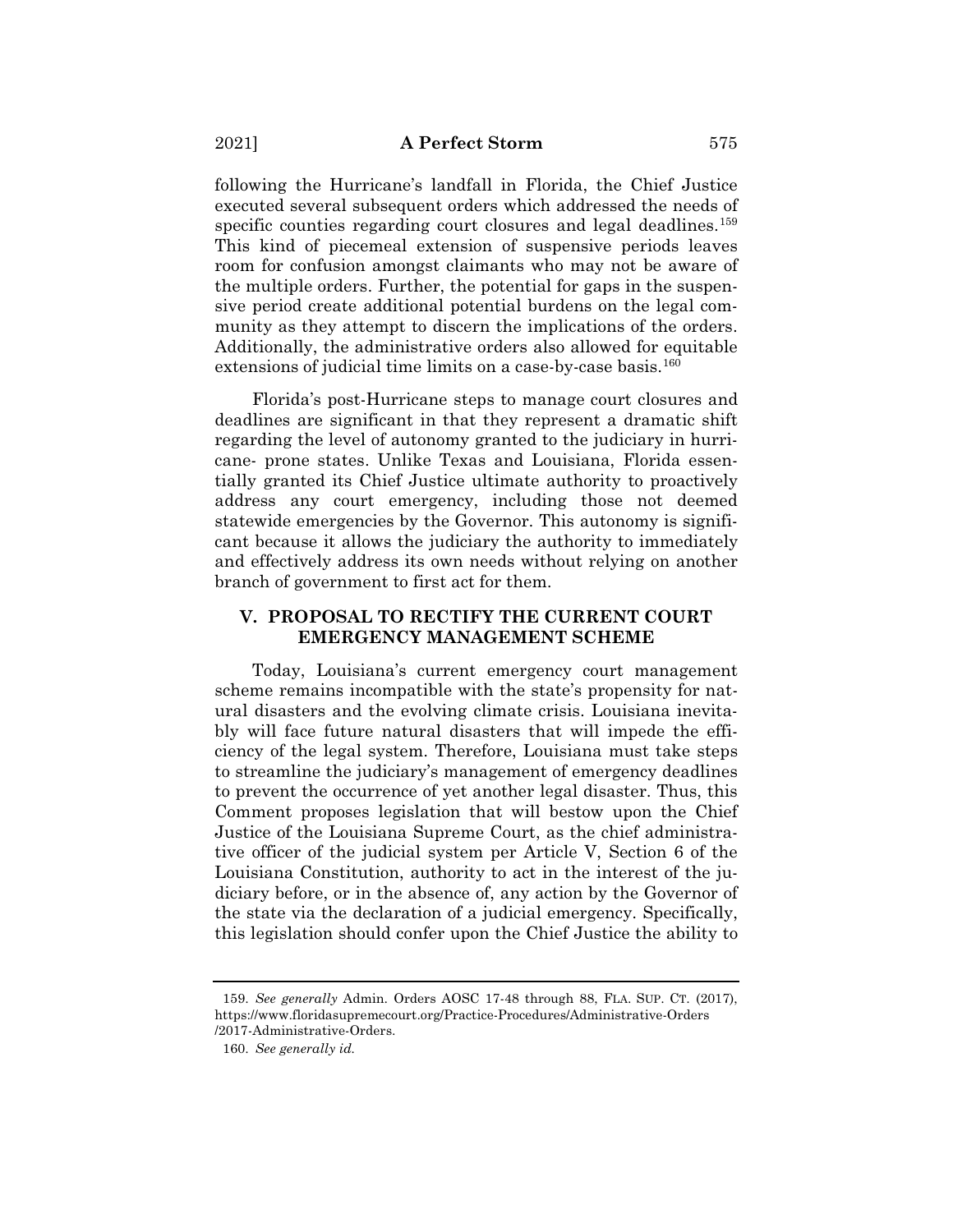act *sua sponte* to institute uniform court closures which would immediately suspend prescriptive periods in affected parishes for a pre-determined period. After this initial period has run, the judiciary shall be granted discretion to either issue an extended blanket-suspension for all affected parishes or to instead assess special cases individually and allow equitable extensions as it deems necessary.

Louisiana's implementation of a statutory regime which precludes the need for excessive executive and legislative action is critical to prevent the reoccurrence of the legal issues faced after Hurricane Katrina. Former Judge Landrieu, who served as the Chairman of the Disaster Recovery Committee (DRC) under the auspices of the District Judges Association, has advocated for legislation that extends beyond COOPs.<sup>161</sup> Landrieu has promoted the need for legislation that would spur uniformity in court closures following disasters.<sup>162</sup> Further, Landrieu has suggested that, despite strides made to develop disaster planning within the judicial system, "[she'd] feel even better if we had legislation that would obviate the need for executive orders False It would say that if there's a parish affected, deadlines there would automatically be extended for thirty days."163 Given her vast amount of personal experience serving as both judge and chairman of the DRC, her feedback provides instructive criticism of the current system and suggestions for reform.

While the newly enacted Civil Code article is a step in the right direction, it does not eradicate the need for an executive order. This proposal recommends broad conferral of authority upon the chief justice to declare judicial emergencies and to provide sufficient safeguards to claimants' legal rights. Additionally, the outlined proposal grants continuous authority to the judicial branch and does not transfer authority between branches after a set period. The granting of such authority to the Chief Justice extirpates the public's need to rely on the Governor to issue executive orders after the ninety days currently set forth in Article 3472.1. In doing so, courts can protect legal claimants from the vague and ambiguous language that is often set forth in these ex-

<sup>161.</sup> *2006 Disaster Recovery Template,* LA. DIST. JUDGES ASS'N, http://nhma.info /uploads/resources/coop/louisiana\_20district\_20judges\_20association\_20disaster\_ 20recovery\_20template-1.pdf (last visited Mar. 7, 2021).

<sup>162.</sup> G.M. Filisko, *What did Katrina Teach Us*?, ABA JOURNAL (July 1, 2011), https://www.abajournal.com/magazine/article/what\_did\_katrina\_teach\_us/. 163. *Id.*